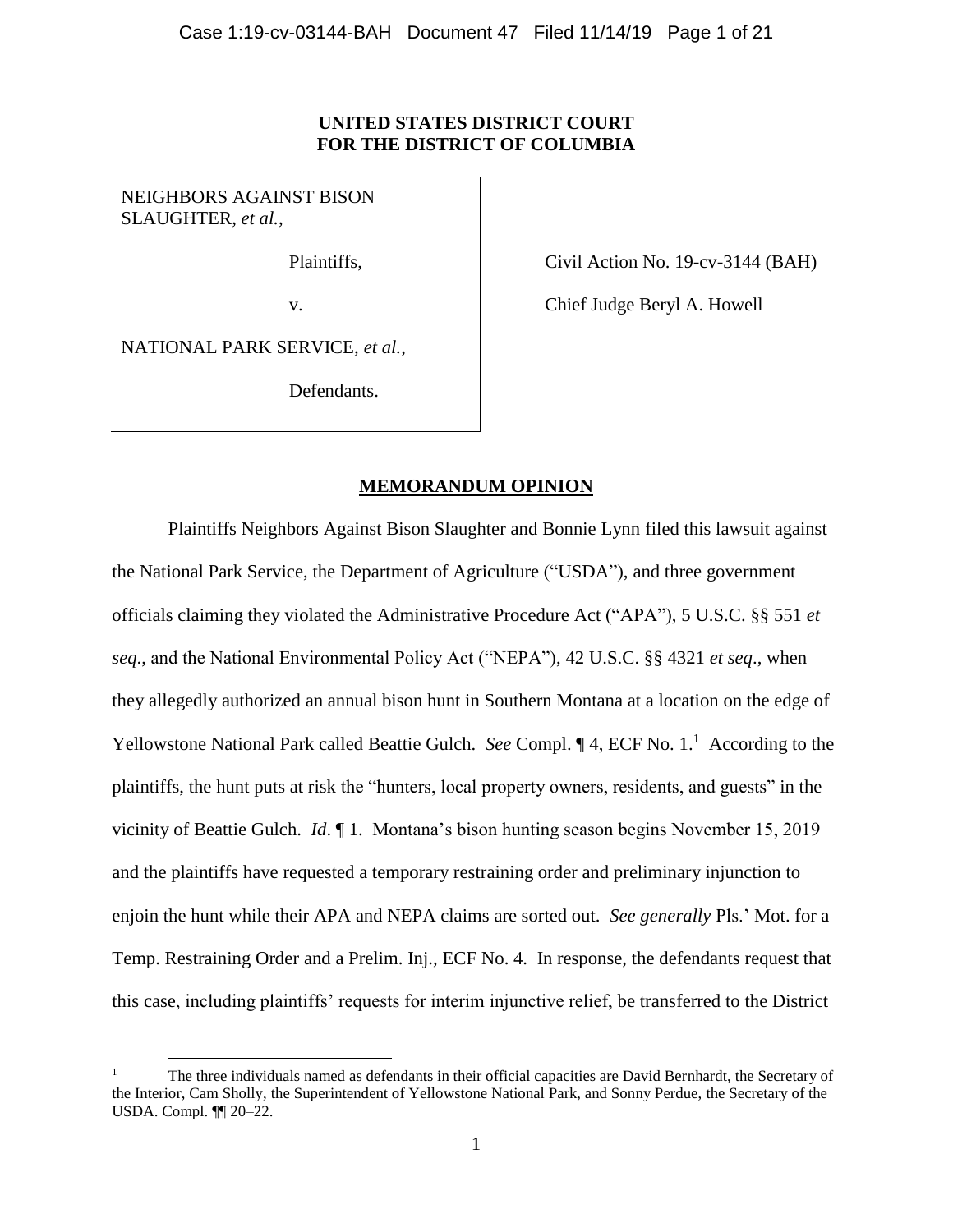### Case 1:19-cv-03144-BAH Document 47 Filed 11/14/19 Page 2 of 21

of Montana, pursuant to 28 U.S.C. § 1404(a) (allowing transfer "[f]or the convenience of parties and witnesses [and] in the interest of justice"). Defs.' Mot. to Transfer ("Defs.' Mot.") at 1, ECF. No. 13; Defs.' Reply in Supp. of Defs.' Mot ("Defs.' Reply") at 13, ECF No. 37. In accordance with the expedited schedule proposed by the parties, the briefing on the pending motions was completed on November 8, 2019. For the reasons explained in more detail below, given the long-standing coordinated plan among federal, state, tribal and local government authorities that may be significantly affected by this action, the Court concludes that transfer to the District of Montana best serves the interest of justice and, therefore, grants the defendants' transfer motion.<sup>2</sup> Moreover, because the plaintiffs fail to demonstrate the exigency necessary to justify granting a motion for a temporary restraining order, that motion is denied.

## **I. BACKGROUND**

 $\overline{a}$ 

Every winter, when the snows begin to bury the grasses of Yellowstone National Park's mountains, the bison herd heads for lower ground in search of food. Compl. ¶ 2. Many of the Bison leave the park and enter "a quarter-mile-square area at the mouth of Beattie Gulch" in

<sup>&</sup>lt;sup>2</sup> The plaintiffs argue that their motion for a temporary restraining order and preliminary injunction should take priority over the defendants' motion to transfer, Pls.' Resp. to Fed. Des.' Mot. to Transfer Venue ("Pls.' Opp'n") at 3, ECF No. 32, citing a statutory instruction for courts to "expedite the consideration of . . . any action for temporary or preliminary injunctive relief," 28 U.S.C. § 1657(a). This argument is without merit for several reasons. First, the cited statute prescribes the kinds of motions that should receive expedited consideration, not the order in which motions must be decided. Second, the defendants' request for expedited consideration of their motion to transfer venue was granted, pursuant to the same statute on which plaintiffs rely, which empowers a court to "expedite the consideration of . . . any other action if good cause therefor is shown." 28 U.S.C. § 1657(a); Min. Order (Oct. 28, 2019) (granting the defendants' motion to expedite). Thus, the two motions for a preliminary injunction and transfer are on equal footing, and this Court has chosen to consider the defendants' motion to transfer first. The cases plaintiffs cite are not to the contrary. Pls.' Opp'n at 3–6 (citing *Comm. on Ways and Means, U.S. House of Representatives v. U.S. Dep't of the Treasury*, No. 19-cv-01974, 2019 WL 4094563, at \*2 (D.D.C. Aug. 29, 2019) (explaining that Section 1657 "left it to the courts to 'determine the order in which civil actions are heard and determined'"); *Tinnus Enters., LLC v. Telebrands Corp.*, No. 6:17-cv-00170-RWS, 2018 WL 3455543, at \*2 (E.D. Tex. Jul. 16, 2018) (refusing to stay enforcement of an injunction on account of a motion for transfer that was filed after the injunction was granted); *Concerned Rosebud Area Citizens v. Babbitt*, 34 F. Supp. 2d 775, 777 (D.D.C. 1999) (resolving a motion to transfer *before* resolving a motion for a preliminary injunction)). Finally, as discussed *infra*, in Part III.B, given the important local interests in having the challenged hunt's fate decided in Montana, acceding to the plaintiffs' urging to resolve their entitlement to injunctive relief before consideration of transfer, would put the proverbial "cart before the horse" and make little sense.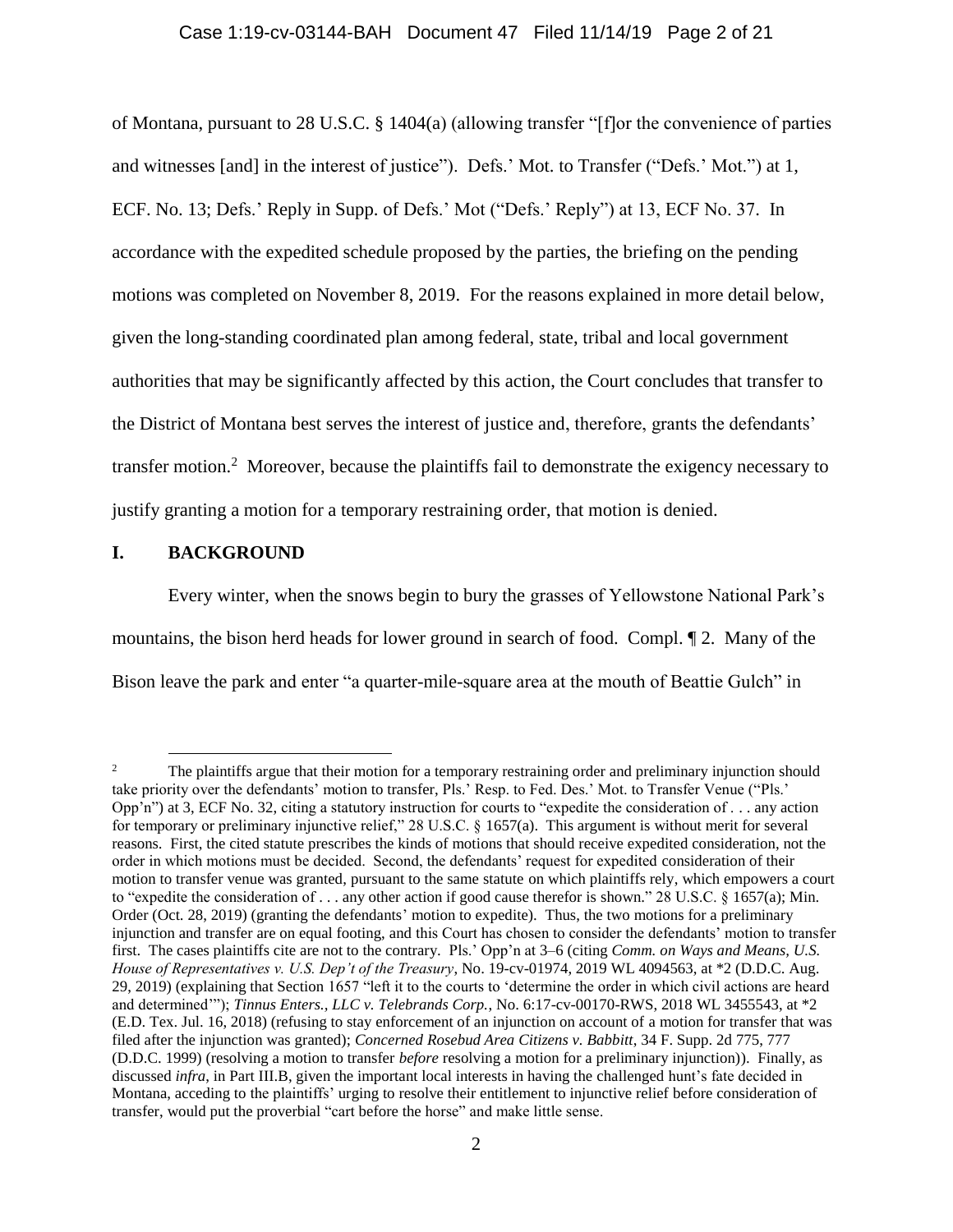Gardiner, Montana. *Id.*  $\P$ <sup> $\uparrow$ </sup> 2, 15. Beattie Gulch sits within the Custer-Gallatin National Forest, an enormous swath of federal land hugging Yellowstone National Park's northwest corner. Pls.' Points and Auths. in Support of Their Mot. for a Temp. Restraining Order and a Prelim. Inj. ("Pls.' Mem.") at 6, ECF No. 4-1. Hunting is forbidden within Yellowstone, 16 U.S.C. § 26 ("All hunting . . . is prohibited within the limits of [the] park."), but in 2005, after a 14-year hiatus, Montana reopened a bison hunt just outside park boundaries in Beattie Gulch. Pls.' Mot., Ex. C ("Letter from Montana Wildlife") at 1, ECF 4-11. Over time, the hunt has grown in both the number of bison killed and the number of hunters participating. Pls.' Mem. at 12. While Montana citizens are authorized to hunt under the laws of that state, at least six tribal governments now also conduct their own hunts, claiming the right under various treaties to do so on open and unclaimed federal lands within Montana. *See* Br. of *Amici Curiae* in Support of Fed. Defs.' Corrected Opp'n to Pls.' Mot. for a Temp. Restraining Order and Prelim. Inj. ("Amicus Br.") at  $1$ , ECF No.  $31<sup>3</sup>$ 

Plaintiff Bonnie Lynn owns land and a few cabins across the street from Beattie Gulch. Compl. ¶ 15. She worries that "[s]ooner or later," the intensifying hunt "is going to kill someone." *Id.* 13. Lynn created the other plaintiff in this case, Neighbors Against Bison Slaughter, in response to this alleged danger. *Id.* ¶ 17. The plaintiffs, both Montana residents, lay the blame for the risks posed by the hunt at the feet of two federal agencies, the NPS and USDA, and three federal officials, the Secretary of the Interior, the Secretary of Agriculture, and the Superintendent of Yellowstone National Park. *Id.* ¶¶ 18–22.

This is not to suggest that the Tribes have only recently started hunting bison in Beattie Gulch. Native American Tribes, many of whom are *amici* in this case, aver that they have hunted bison "in the Greater Yellowstone Ecosystem since time immemorial." Amicus Br. at 11.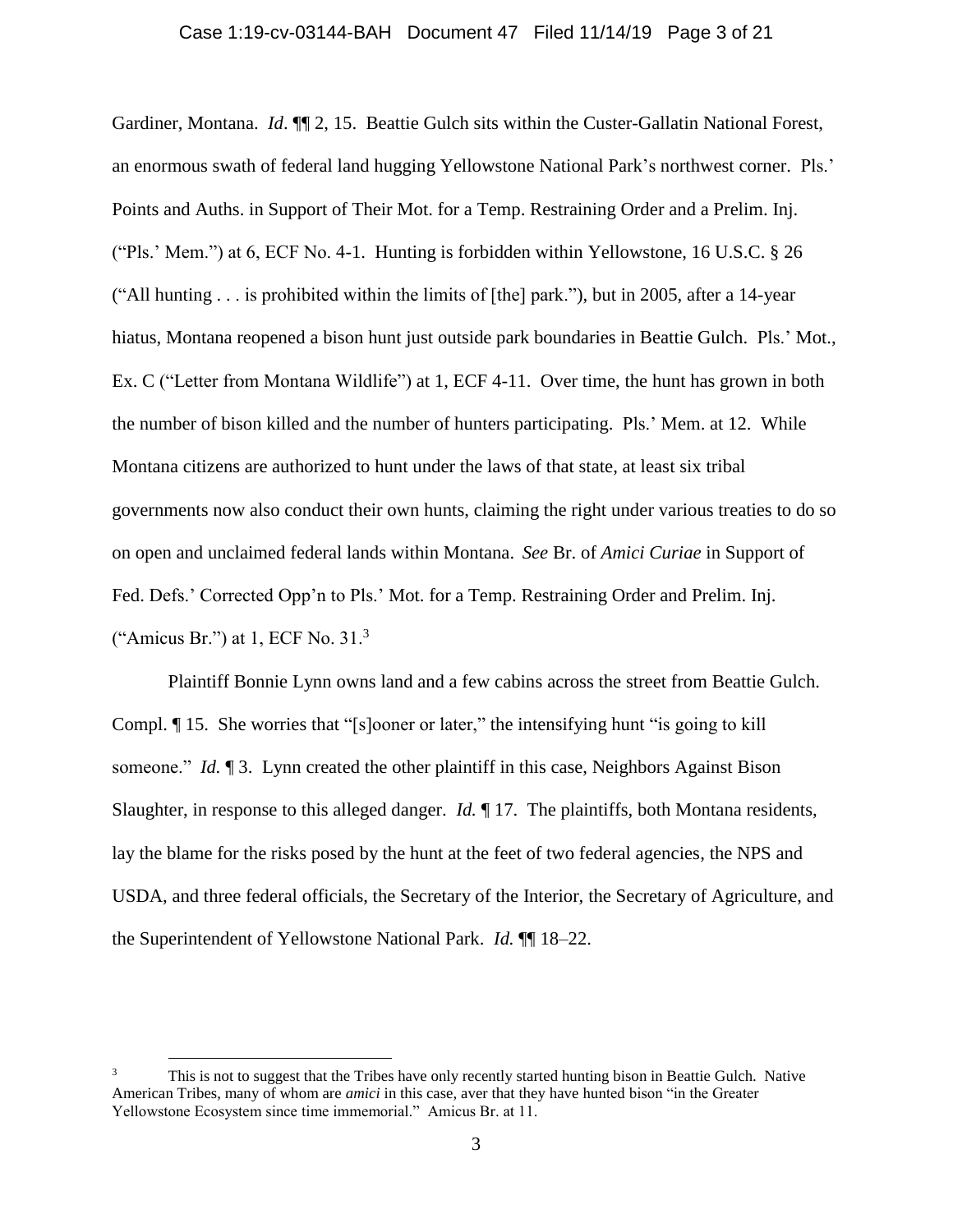## Case 1:19-cv-03144-BAH Document 47 Filed 11/14/19 Page 4 of 21

That hunt, now the focus of this suit, is part of a decades-long, multi-agency, and multijurisdictional project to manage the bison population. Once on the brink of extinction, beginning in the 1960s the bison herd began to grow rapidly and so did the risk that the bison would transmit diseases to cattle grazing outside Yellowstone. Pls.' Mot., Ex. H ("Fed. ROD") at 3–4, ECF No. 4-16. In the early 1990s, anxious to prevent the infection of livestock, the State of Montana and several federal agencies agreed to work together toward a comprehensive bison management scheme. *Id*. at 4. Federal-state cooperation, however, was not always smooth and, in 1995, Montana sued the National Park Service and the Animal and Plant Health Inspection Service ("APHIS"), an agency within the USDA. *Id*. at 4; *Montana v. Babbitt*, No. 6:95-cv-6 (D. Mont. Jan. 17, 1995). The state and federal agencies settled by committing to a schedule for the completion of a "long-term bison management plan and environmental impact statement." Fed. ROD at 4. Pursuant to the settlement agreement, Montana's lawsuit was stayed until the plan was finished. Order (Nov. 20, 1995), *Montana v. Babbitt*, No. 6:95-cv-6 (D. Mont.). In late 2000, with the aid of mediation before a magistrate judge in the District of Montana, the Interagency Bison Management Plan ("IBMP") and accompanying environmental impact statement were published. Order (Jan. 9, 2001), *Montana v. Babbitt*, No. 6:95-cv-6 (D. Mont.) (dismissing the case); Fed. ROD at 1 (noting that the final "Environmental Impact Statement and Bison Management Plan" were published on December 20, 2000); Fed. ROD at 15 (explaining that Montana had published its own environmental impact statement on November 15, 2000).

Although the IBMP was negotiated between and initially executed by state and federal officials, the management of the plan has since grown to include tribal governments. Eight organizations make up the IBMP's governing body: APHIS, NPS (specifically Yellowstone administrators), the United States Forest Service ("USFS") (specifically administrators in the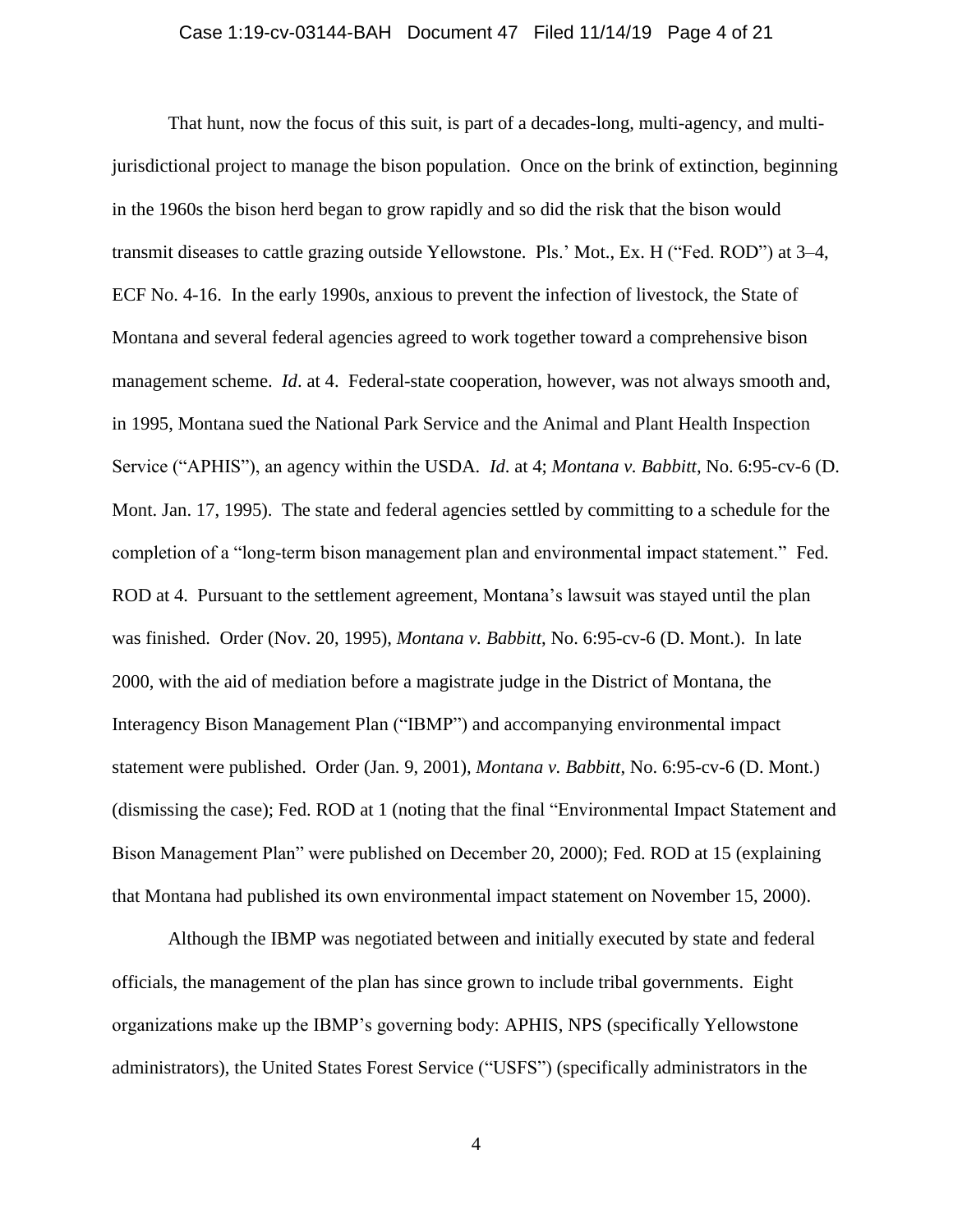### Case 1:19-cv-03144-BAH Document 47 Filed 11/14/19 Page 5 of 21

Custer-Gallatin National Forest), the Montana Fish, Wildlife & Parks Department, the Montana Department of Livestock (including the Montana State Veterinarian), the Confederated Salish & Kootenai Tribes, the InterTribal Buffalo Council, and the Nez Perce Tribe (collectively "IBMP Members"). Pls.' Mot., Ex. D ("2019 Winter Plan") at 1, ECF No. 4-12. The IBMP structures the coordination between these organizations in order to meet bison management priorities.

Since its adoption, the IBMP has been updated periodically by the IBMP Members through a process called "adaptive management." Pls.' Mot., Ex. E ("2011 Adaptive Mgmt. Adjs.") at 1, ECF 4-13. These periodic adjustments are intended to allow the plan to adapt to the ever-changing on-the-ground reality of the herd's movement and size, but "are intended to be applied within the framework of the IBMP and not alter its basic management direction or goals." *Id*. Adjustments include changing the areas in which bison are allowed to roam and altering the techniques used to keep the bison population within prescribed numbers. *Id*. at 1–2. One such technique is the capture of bison within Yellowstone and their distribution to slaughterhouses throughout the country. 2019 Winter Plan at 11. The hunt is another tool. *Id.* at 6 ("The IBMP members, through the adaptive management process, have agreed that the harvest of bison will be a preferred method for managing their abundance and distribution to the extent possible."). Montana and the various tribal governments each manage their own hunts, "); Defs.' Opp'n to Pls.' Mot. ("Defs.' Opp'n"), Ex. 2 ("Tribal Mem. of Agreement") at 1, ECF No. 25-2 (tribal agreement creating rules to ensure "regular, predictable, safe, and respectful bison hunt in Beattie Gulch"); Defs.' Opp'n, Ex. 4 ("MT Hunting Regs.") at 1-4, ECF No. 25-4 (describing Montana's bison hunting regulations). All IBMP Members, however, work in concert to ensure that the number of bison killed in the hunt aligns with population goals. 2019 Winter Plan at 7-8 ("The IBMP partners will work together to coordinate trapping and hunting activities to achieve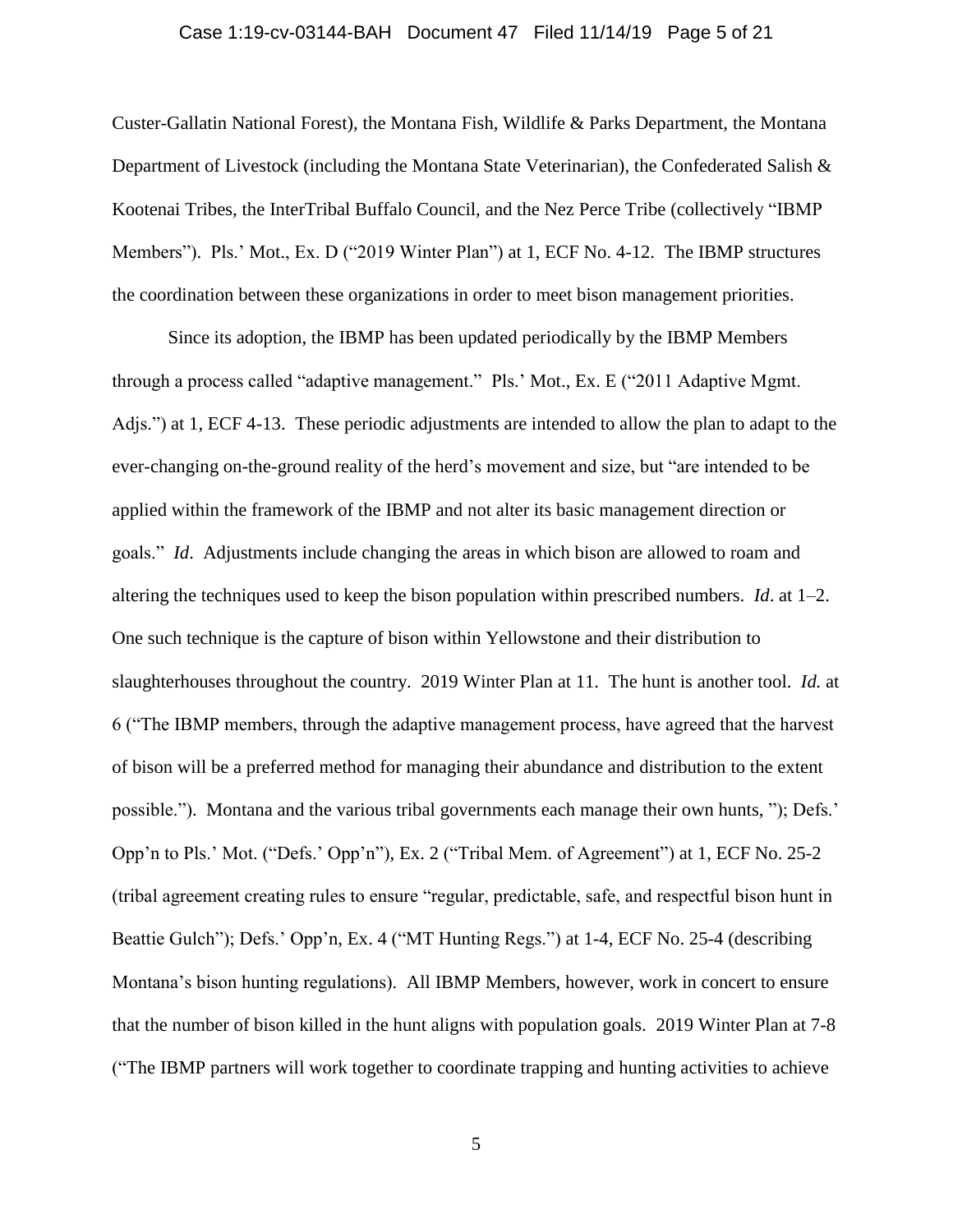#### Case 1:19-cv-03144-BAH Document 47 Filed 11/14/19 Page 6 of 21

reasonable . . . [d]istribution of bison . . . throughout the northern and western management areas in Montana."). Indeed, NPS has agreed to limit its capture of bison so as to "support tribal and state hunting." *Id*. at 10.

To ensure adequate coordination between IBMP members, operating procedures are published each year that "outline[] the actions necessary to implement the [IBMP]." *Id.* at 2. In late December of 2018, the 2019 Winter Plan was approved by representatives from the eight IBMP members. *Id*. at 1. Plaintiffs focus their claims on the 2019 Winter Plan. Compl. ¶¶ 59, 63, 68, 72(a)-(c). Over eight months after publication of the 2019 Winter Plan, the plaintiffs, in August 16, 2019, informed Yellowstone's Superintendent and the Custer-Gallatin National Forest's Supervisor of their belief that the USFS, NPS, and USDA "have violated federal law by failing to impose reasonable restrictions on the migration and hunting of wild bison in Beattie Gulch." Pls.' Resp. to Fed. Defs.' Mot. to Transfer ("Pls.' Opp'n"), Ex. A ("Demand Letter") at 1, ECF No. 32-1. Neither agency acceded to the plaintiffs' demand to "immediately suspend the upcoming hunting season (2019-20) in Beattie Gulch." *Id.* at 3. Consequently, almost three months later, the plaintiffs filed suit in this Court on October 21, 2019, Compl. at 1, followed two days later, by their filing of a motion for a temporary restraining order and a preliminary injunction "to stop this winter's hunt." Pls.' Mot. at 3.

After being ordered to confer and propose a briefing schedule, Min. Order (Oct. 23, 2019), the parties agreed that the defendants would have until October 31 to respond to the plaintiff's motion for preliminary relief and that the plaintiffs would have until November 8 to file any reply. Proposed Scheduling Order at 1, ECF No. 12-1; Min. Order (Oct. 25, 2019) (setting briefing schedule). On October 25, 2019, the same day the parties proposed a briefing schedule, the defendants moved to transfer this case to the District of Montana and to expedite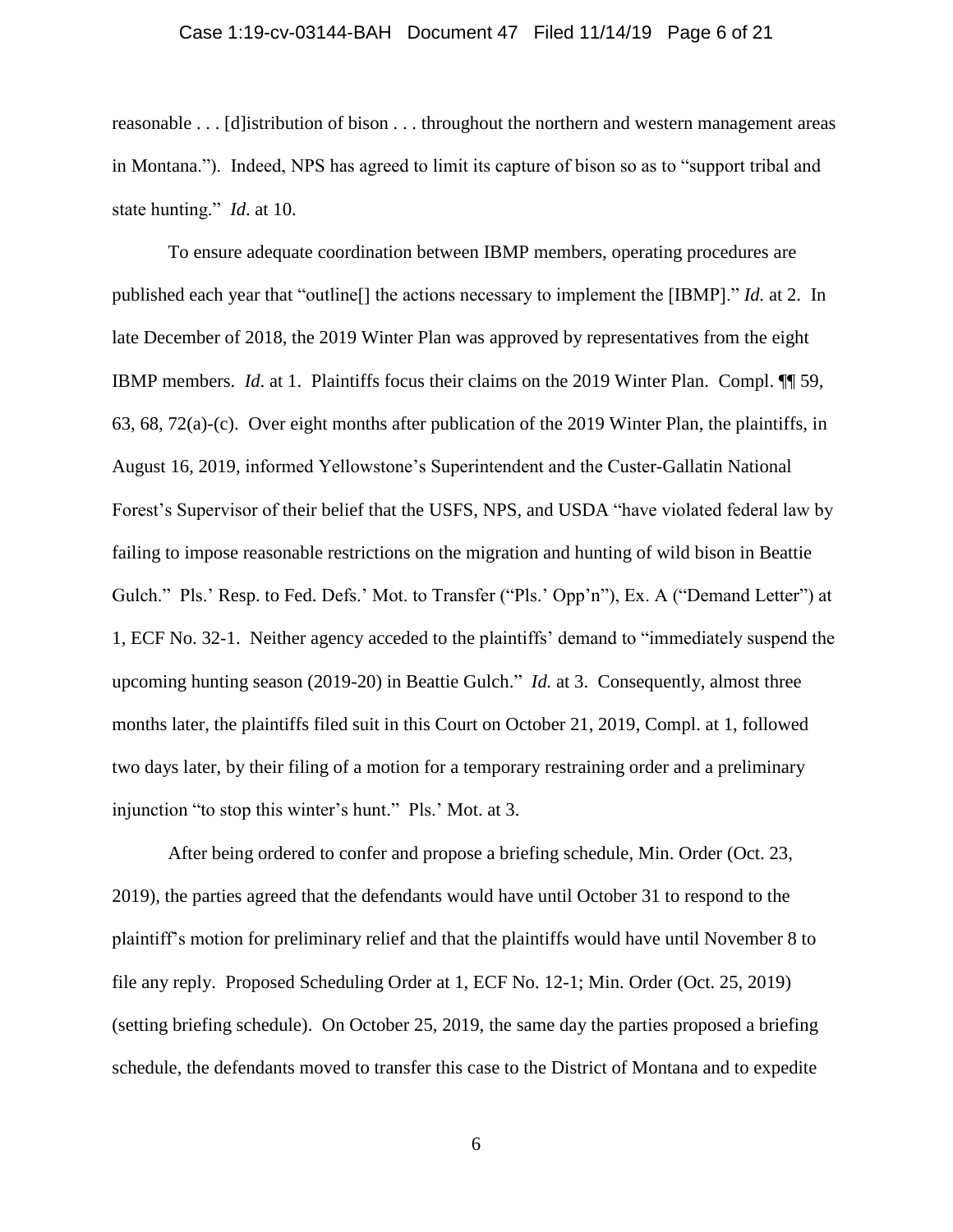#### Case 1:19-cv-03144-BAH Document 47 Filed 11/14/19 Page 7 of 21

consideration of that motion. Defs.' Mot. at 1; Defs.' Mot. to Expedite Consideration of Defs.' Mot. to Transfer Venue at 2, ECF No. 14. The motion to expedite was granted and the plaintiffs were ordered to respond to the transfer motion by November 4 and the defendants were given until November 8 to reply, should they wish. Min. Order (Oct. 28, 2019). Since entry of the scheduling order, the Confederated Salish and Kootenai Tribes of the Flathead Reservation, the Nez Perce Tribe, the Confederated Tribes of the Umatilla Indian Reservation, and the Confederated Tribes and Bands of the Yakama Nation, all tribes that participate in the bison hunt, have been granted leave, without any objection from the parties, to file an *amicus curiae* brief in support of the defendants. Min. Order (Nov. 1, 2019). Late on November 8, the last of the authorized briefing was submitted. Defs.' Reply at 13 (filed at 8:01 p.m.); Pls.' Reply Br. in Supp. of their Mot. for a Temp. Restraining Order and a Prelim. Inj. ("Pls.' Reply") at 25, ECF No. 38 (filed at 10:17 p.m.). This matter is now ripe for consideration.

## **II. LEGAL STANDARD**

A case may be transferred to any district where venue is also proper "[f]or the convenience of parties and witnesses, in the interest of justice." 28 U.S.C. § 1404(a); *Atl. Marine Constr. Co. v. United States Dist. Court*, 571 U.S. 49, 59 (2013) ("§ 1404(a) does not condition transfer on the initial forum's being 'wrong' . . . it permits transfer to any district where venue is also proper *(i.e.,* 'where [the case] might have been brought') or to any other district to which the parties have agreed by contract or stipulation."). The Supreme Court has explained that "Section 1404(a) is intended to place discretion in the district court to adjudicate motions for transfer according to an 'individualized, case-by-case consideration of convenience and fairness.'" *Stewart Org., Inc. v. Ricoh Corp.*, 487 U.S. 22, 29 (1988) (quoting *Van Dusen v. Barrack*, 376 U.S. 612, 622 (1964)). The discretion conferred by this statute "is broad" but "not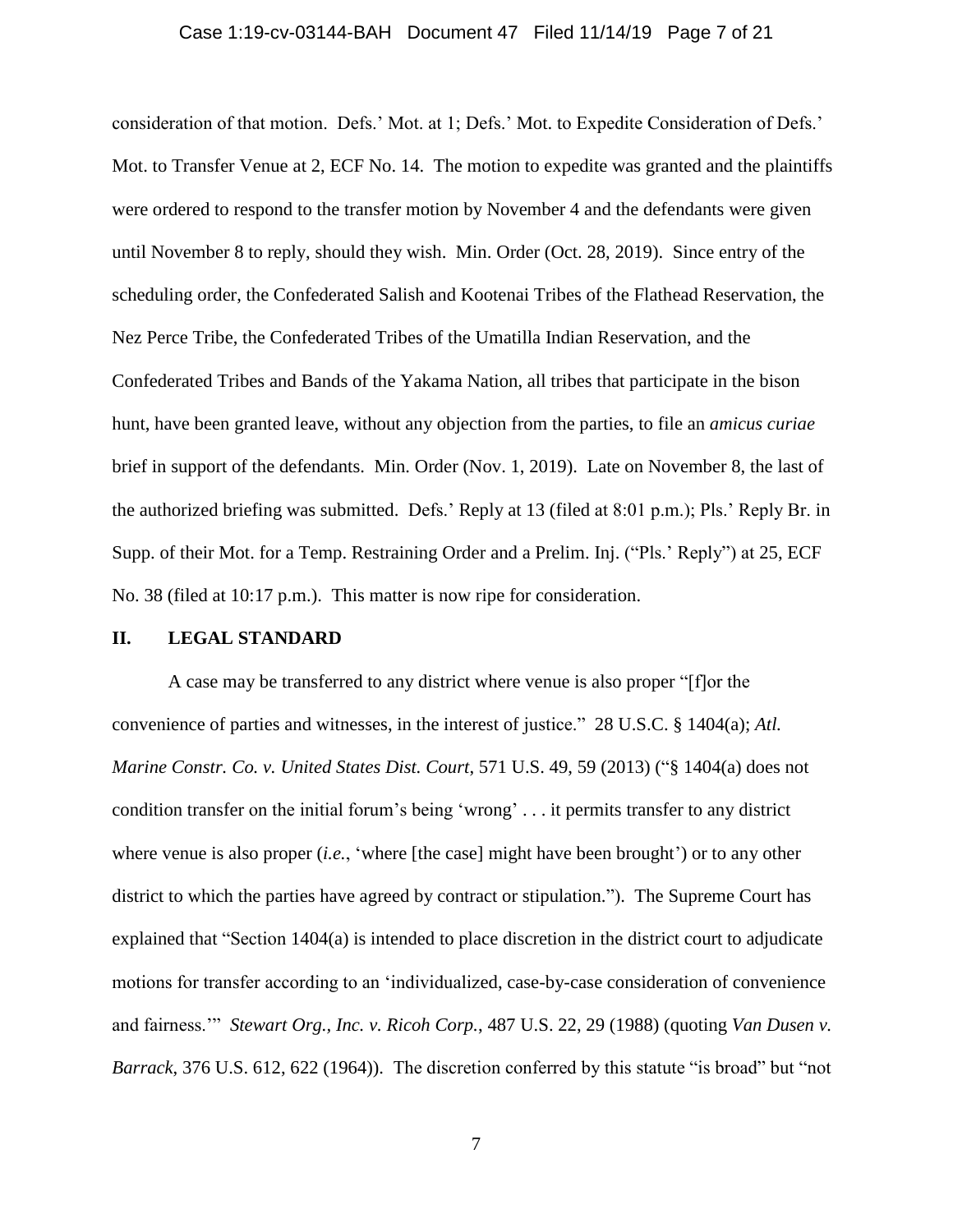#### Case 1:19-cv-03144-BAH Document 47 Filed 11/14/19 Page 8 of 21

untrammeled." *Fine v. McGuire*, 433 F.2d 499, 501 (D.C. Cir. 1970); *In re Scott*, 709 F.2d 717, 720 (D.C. Cir. 1983) ("[T]here are limits to the broad discretion accorded courts under section 1404(a)."). "[T]ransfer in derogation of properly laid venue" in the District of Columbia "must ... be justified by particular circumstances that render the transferor forum inappropriate by reference to the considerations specified in that statute." *Starnes v. McGuire*, 512 F.2d 918, 925 (D.C. Cir. 1974). "Section 1404(a) provides for transfer to a more convenient forum, not to a forum likely to prove equally convenient or inconvenient." *Van Dusen*, 376 U.S. at 645–46. The movant bears the burden of persuasion that transfer of an action is proper. *See [SEC v. Savoy](http://www.lexis.com/research/xlink?app=00075&view=full&searchtype=le&search=587+F.2d+1149%2520at%25201154)  Indus., Inc*[., 587 F.2d 1149, 1154 \(D.C. Cir. 1978\)](http://www.lexis.com/research/xlink?app=00075&view=full&searchtype=le&search=587+F.2d+1149%2520at%25201154) (*citing Time, Inc. v. Manning*, 366 F.2d 690, 698 (5th Cir. 1966)). 4

## **III. DISCUSSION**

 $\overline{a}$ 

The first step in resolving a motion for transfer of venue under  $\S 1404(a)$  is to determine whether the proposed transferee district is one where the action "might have been brought." 28 U.S.C. § 1404(a); *Atl. Marine*, 571 U.S. at 59; *Jones v. Gasch*, 404 F.2d 1231, 1237 n.25 (D.C. Cir. 1967) ("[C]ivil cases may be transferred only to a district or division wherein jurisdiction and proper venue obtain."). In actions raising a federal question by naming as a defendant a federal agency or United States official in his or her official capacity, venue is proper in any judicial district where (1) "a defendant in the action resides;" (2) "a substantial part of the events or omissions giving rise to the claim occurred, or a substantial part of property that is the subject of the action is situated;" or (3) a "plaintiff resides if no real property is involved in the action." 28 U.S.C. § 1391(e)(1). Both plaintiffs are residents of Montana, *see* Compl. at 1, and challenge

<sup>4</sup> Although the plaintiffs assert that the defendants must make their case for transfer by "clear and convincing evidence," Pls.' Opp'n at 9 (*citing N.Y. Marine & Gen. Ins. Co. v. Lafarge N. Am.*, 599 F.3d 102, 113–14 (2d Cir. 2010)), that standard has never been articulated as the law in this Circuit. That burden is evidently applied in the Second Circuit, but rarely outside it. *See* 15 WRIGHT & MILLER, FED. PRAC. & PROC. § 3848 n.24 (4th ed. 2019).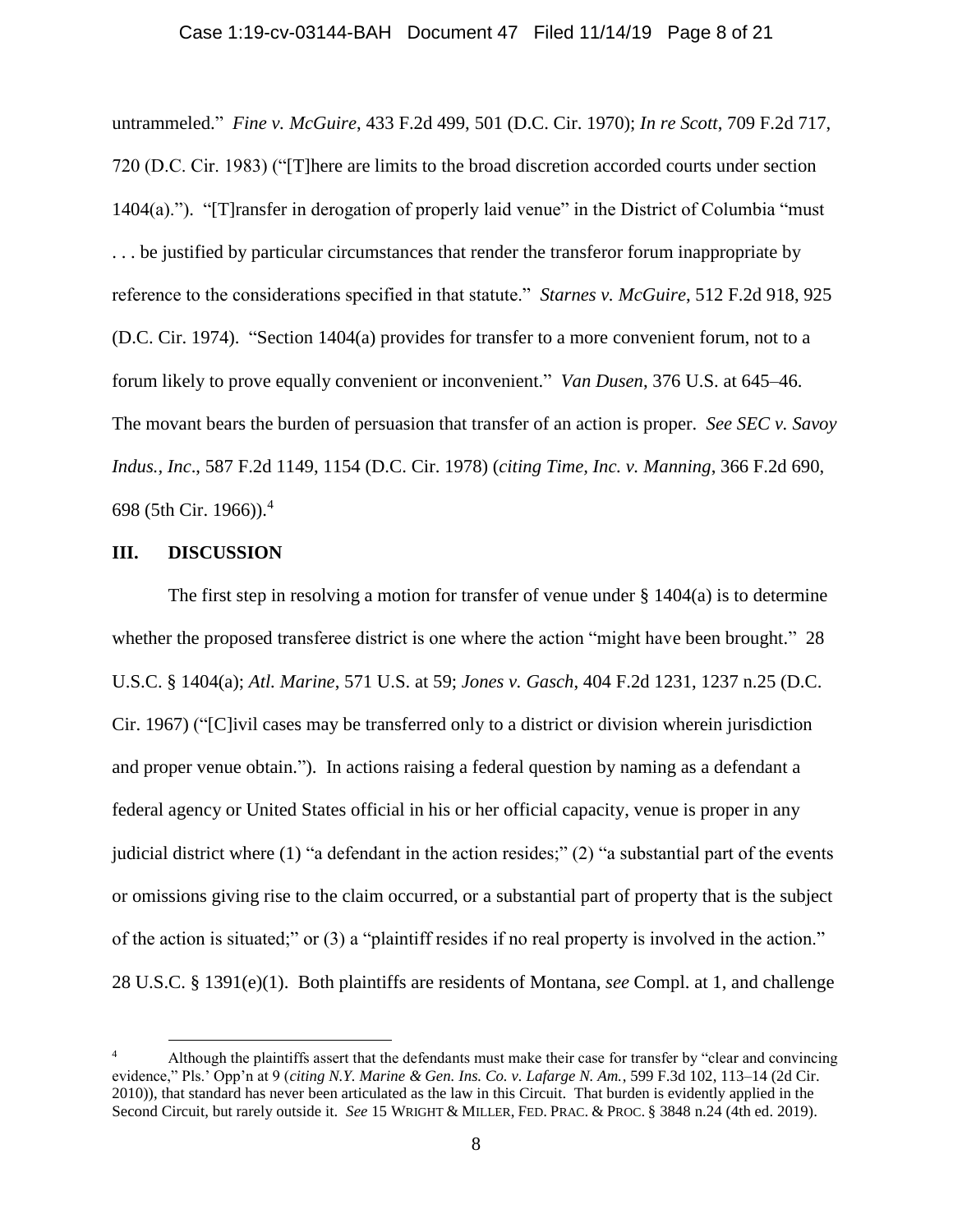## Case 1:19-cv-03144-BAH Document 47 Filed 11/14/19 Page 9 of 21

federal agency actions involving the bison hunt in Beattie Gulch located in the District of Montana, *id.*  $\mathbb{I}$  2. Wisely, the plaintiffs thus do not contest that they "could also have filed this case" in Montana. Pls.' Opp'n at 9. Having cleared that first hurdle, consideration of which forum best serves the convenience of the parties and witnesses (should there be any) and the interest of justice is the focus of the remainder of this discussion. 28 U.S.C. § 1404(a).

In resolving motions to transfer venue under Section 1404(a), courts have analyzed several private and public-interest factors, which elucidate the concerns implicated by the two express statutory factors of the "convenience of parties and witnesses" and "the interest of justice." 28 U.S.C. § 1404(a); *see, e.g.*, *Stewart Org.*, 487 U.S. at 29 (noting that motion to transfer under this statute "calls on the district court to weigh in the balance a number of casespecific factors"); *accord Gulf Oil Corp. v. Gilbert*, 330 U.S. 501, 508–09 (1947) (outlining public and private interests to be considered in the analogous *forum non conveniens* inquiry). The private-interest factors are addressed first, followed by the public-interest factors.

#### **A. Analysis of Private-Interest Factors**

At the outset, the parties dispute which private-interest factors are relevant to this inquiry and the weight to be given those factors. The defendants recite six factors which have been applied for over two decades in this Court. Defs.' Mem. in Supp. of Defs.' Mot. ("Defs.' Mem.") at 9, ECF No. 13-1 (citing *Trout Unlimited v. United States Dep't of Agric*., 944 F. Supp. 13, 16 (D.D.C. 1996)). Those factors are: "(1) the plaintiff's choice of forum; (2) the defendant's choice of forum; (3) where the claim arose; (4) the convenience of the parties; (5) the convenience of the witnesses; [and] (6) the ease of access to sources of proof*.*" *Md. Digital Copier v. Litig. Logistics, Inc.*, 394 F. Supp. 3d 80, 95 (D.D.C. 2019). Use of these factors has crystalized in this District, without being expressly condoned by the Supreme Court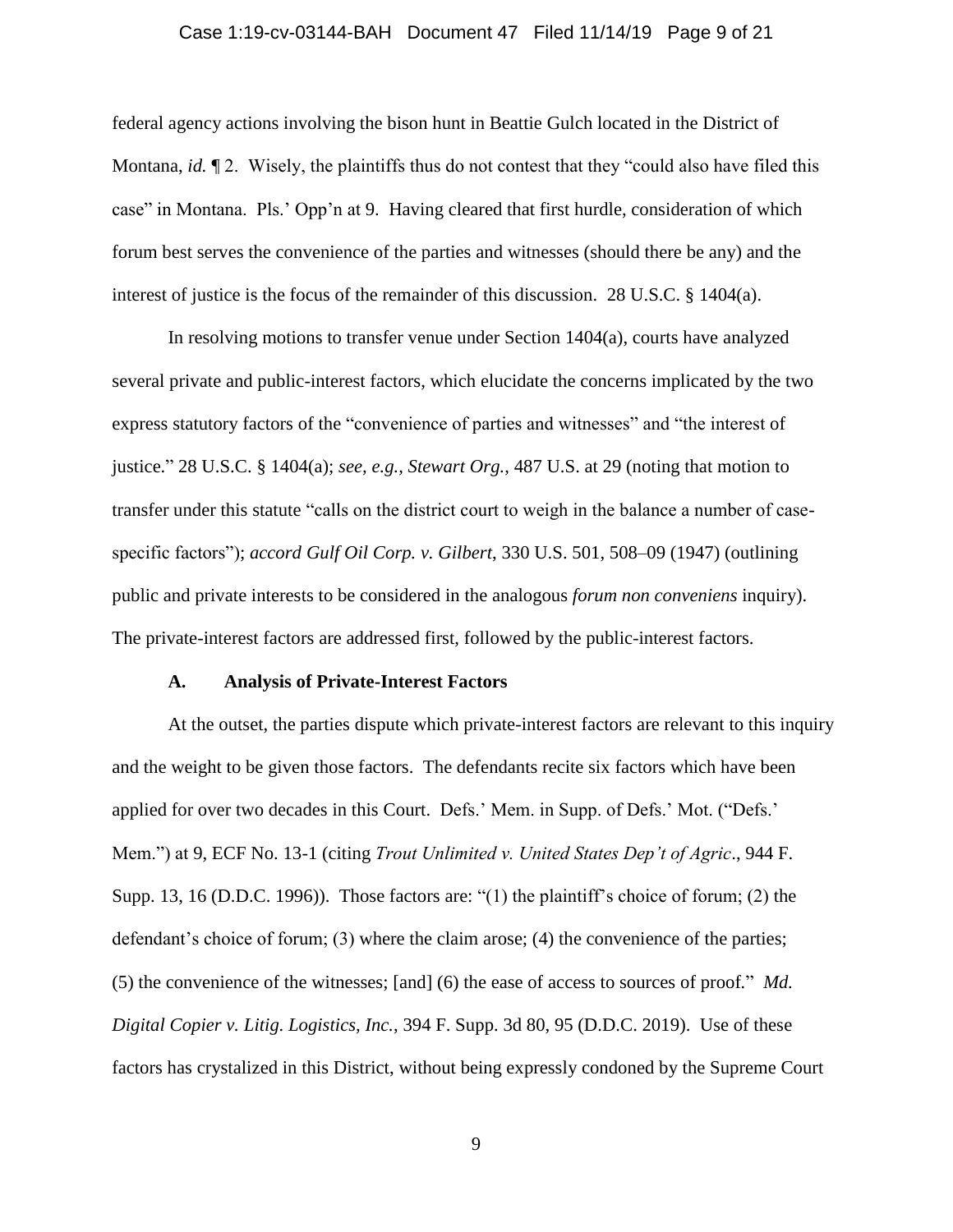#### Case 1:19-cv-03144-BAH Document 47 Filed 11/14/19 Page 10 of 21

or the D.C. Circuit. The now-rote six-factor test seems to have originated instead from treatises and out-of-circuit case law. *See Trout Unlimited*, 944 F. Supp. at 16 & nn.4–9 (*citing Jumara v. State Farm Ins. Co.*, 55 F. 3d 873, 879 (3d Cir. 1995) (enumerating private and public interests highlighted in 1A PT.2 JAMES W. MOORE & BRETT A. RINGLE, FED. PRAC. ¶ 345, at 4446 (2d ed. 1995) and 15 WRIGHT & MILLER, FED. PRAC. & PROC. § 3848, at 385 (2d ed. 1986)); *and* WRIGHT & MILLER, §§ 3848, 3851 at 385, 420–22 (2d ed. 1986)).

The plaintiffs, on the other hand, point to *Atlantic Marine*, the Supreme Court's most recent discussion of the transfer statute. There, the Supreme Court remarked, drawing wholesale from that Court's *forum non conveniens* precedents, that "[f]actors relating to the parties' private interests include 'relative ease of access to sources of proof; availability of compulsory process for attendance of unwilling, and the cost of obtaining attendance of willing, witnesses; possibility of view of premises, if view would be appropriate to the action; and all other practical problems that make trial of a case easy, expeditious and inexpensive.'" *Atl. Marine*, 571 U.S. at 62 n.6 (citing *Piper Aircraft Co. v. Reyno*, 454 U.S. 235, 241 n.6 (1981)); *see also Gulf Oil Corp.*, at 508–09 (outlining same factors to be considered in *forum non conveniens* inquiry). In so doing, the Supreme Court confirmed that the same factors relevant in the *forum non conveniens* context to overcome the ordinarily strong presumption in favor of the plaintiff's choice of forum apply to the decision whether a case should be transferred. *See Atl. Marine*, 571 U.S. at 61 ("[B]oth § 1404(a) and the *forum non conveniens* doctrine from which it derives entail the same balancing-of-interests standard."); *Norwood v. Kirkpatrick*, 349 U.S. 29, 30–32 (1955) (observing that "the relevant factors have" not changed under transfer statute); *Scott*, 709 F.2d at 720 (instructing that, under transfer statute, "[i]n reaching its decision, a court must give due regard to the factors traditionally associated with the doctrine of *forum non conveniens*"); *Fine*,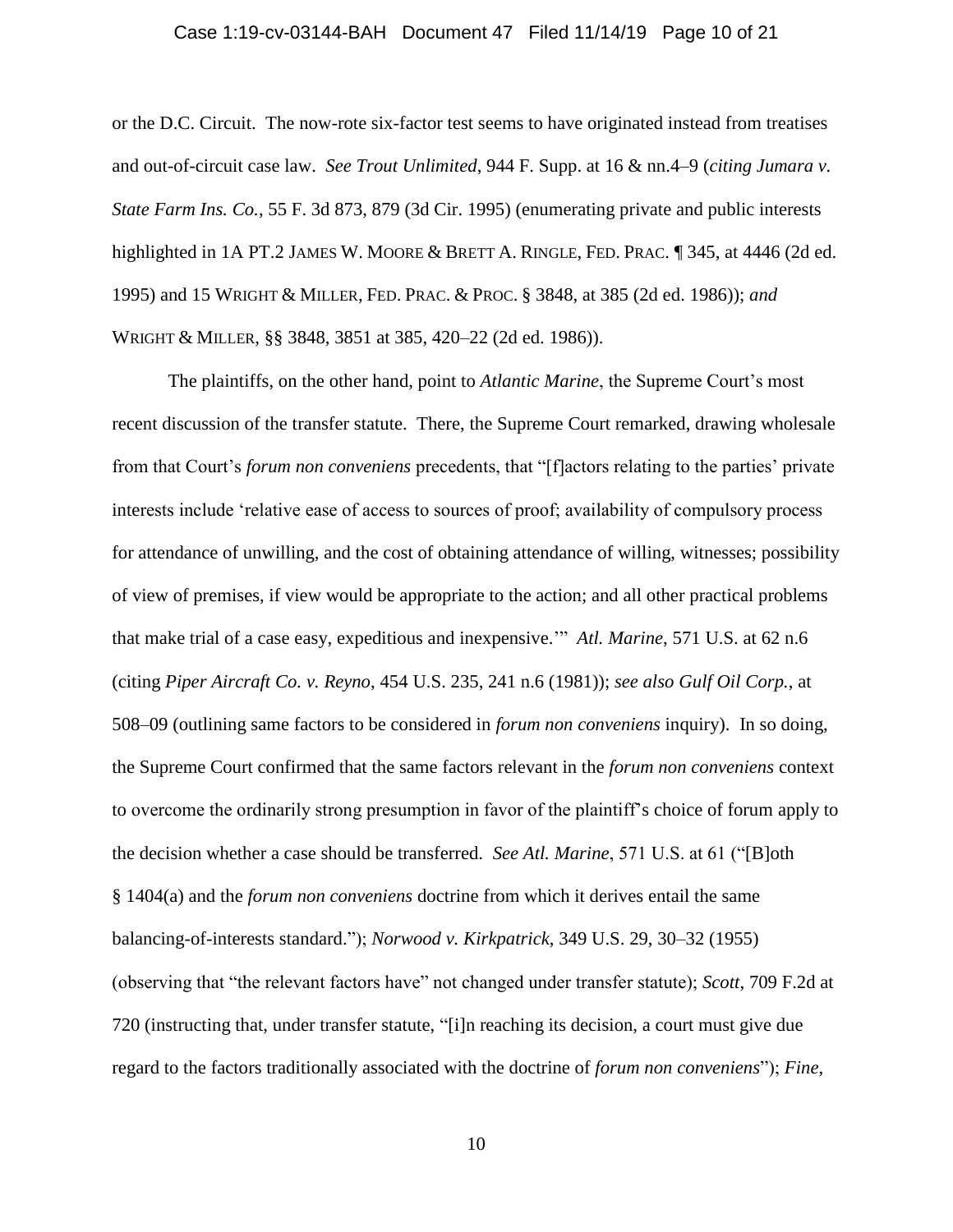## Case 1:19-cv-03144-BAH Document 47 Filed 11/14/19 Page 11 of 21

433 F.2d at 501 (concluding that transfer statute "still requires the court to give consideration to the traditional factors" under *forum non conveniens*).

At the same time, given the difference in the severity of the outcome between outright dismissal under *forum non conveniens* and mere transfer to an alternative forum, the Supreme Court has acknowledged that "[d]istrict courts were given more discretion to transfer under § 1404(a) than they had to dismiss on grounds of *forum non conveniens." Piper Aircraft*, 454 U.S. at 253*; see also Norwood*, 349 U.S. at 32 (explaining that Section 1404(a) "permit[s] courts to grant transfers upon a lesser showing of inconvenience" than would justify dismissal under *forum non conveniens,* but "[t]his is not to say that the relevant factors have changed or that the plaintiff's choice of forum is not to be considered, but only that the discretion to be exercised is broader"); *Jones*, 404 F.2d at 1237 n.25 (noting that "a lesser showing of inconvenience warrants a transfer than can justify a dismissal" under the related doctrine of *forum non conveniens*). Thus, though the defendants need not show the same level of inconvenience as for dismissal under *forum non conveniens*, the factors underlying that doctrine provide the test for transfer under Section 1404(a).

To be sure, the *Atlantic Marine* private-interest factors derived from the doctrine of *forum non conveniens* significantly overlap with four of the six factors regularly used in this District. Nevertheless, this conclusion that *Atlantic Marine*'s private-interest factors should be used in assessing transfer of venue has important ramifications for the parties' dispute over the weight that must be afforded the plaintiffs' choice of forum. While this Court's generally-used privateinterest set of factors clumps the plaintiff's and defendant's differing forum choices among the six factors to be considered, this may lead to an incorrect assessment of the deference due to the plaintiff's choice. Instead, the test under the transfer statute is more appropriately framed to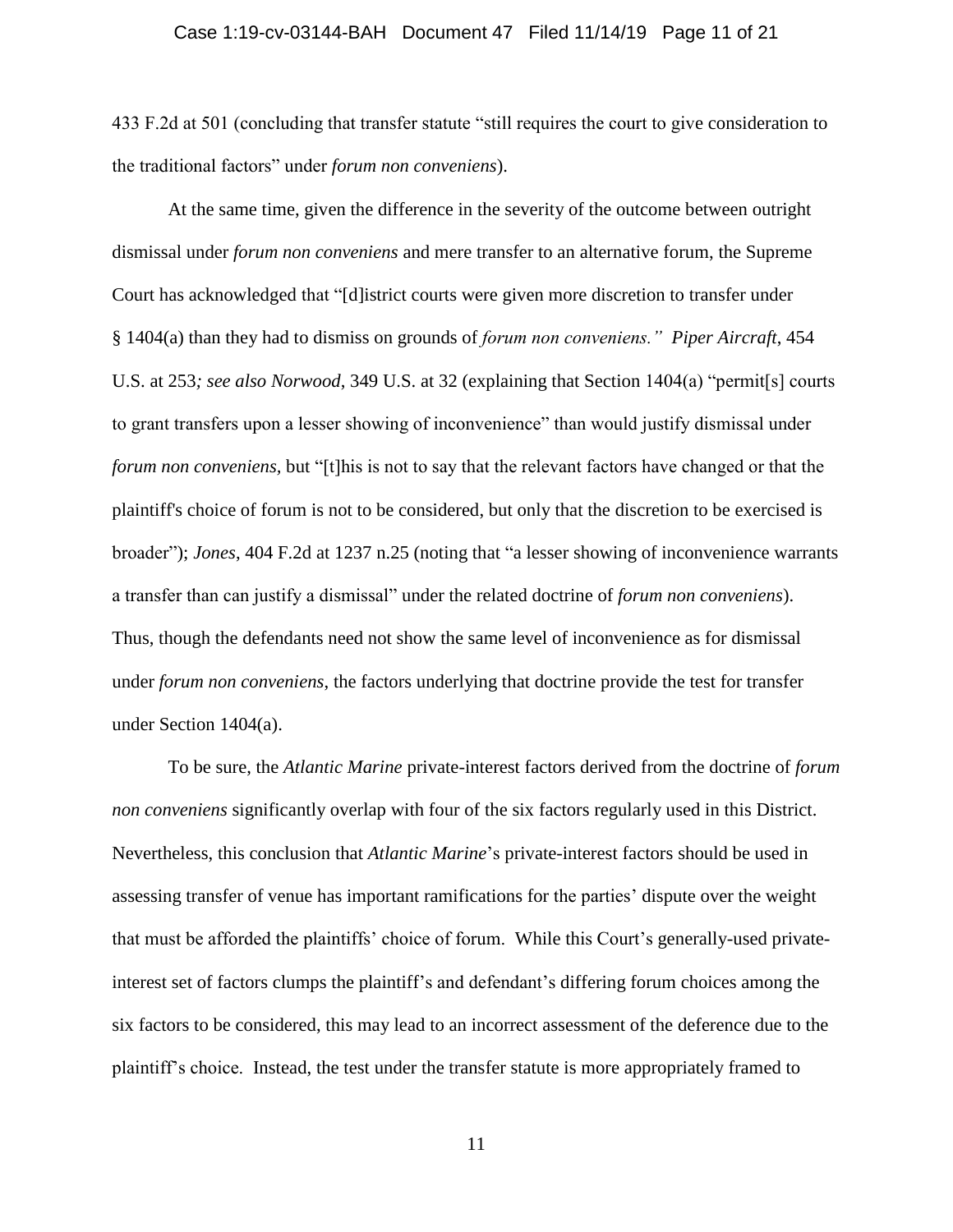## Case 1:19-cv-03144-BAH Document 47 Filed 11/14/19 Page 12 of 21

focus on whether the presumption in favor of the plaintiff's choice of forum is overcome by consideration of all relevant public and private-interest factors pointing to the alternative forum as more convenient and in service of the interest of justice for resolution of the merits. *See Van Dusen*, 376 U.S. at 634 ("Congress, in passing [§] 1404(a), was primarily concerned with the problems arising where, despite the propriety of the plaintiff's venue selection, the chosen forum was an inconvenient one.").

Defendants posit bluntly that, due to their residency in Montana, "plaintiffs' choice of forum is not entitled to deference." Defs.' Mem. at 9 (capitalization altered). This is incorrect. As the Supreme Court made clear in *Atlantic Marine,* courts must "give some weight to the plaintiffs' choice of forum." *Atl. Marine*, 571 U.S. at 62 n.6 (citing *Norwood*, 349 U.S. at 32); *see also Savoy Indus.*, 587 F.2d at 1154–55 ("There can be no doubt that a plaintiff's choice of forum is entitled to at least some weight." (citing *Menard v. Mitchell*, 430 F.2d 486, 488 n.3 (D.C. Cir. 1970) and *Gulf Oil Corp.*, 330 U.S. at 508); *MBI Grp., Inc. v. Credit Foncier Du Cameroun*, 616 F.3d 568, 576 (D.C. Cir. 2010) (noting, in *forum non conveniens* context, "[t]here is a substantial presumption in favor of a plaintiff's chosen forum." (internal quotation marks omitted)).

The defendants rely on cases ascribing less weight to a plaintiff's choice of forum when this "forum has no meaningful ties to the controversy and no particular interest in the parties or subject matter." *W. Watersheds Proj. v. Pool*, 942 F. Supp. 2d 93, 97 (D.D.C. 2013) (quoting *Sierra Club v. Flowers*, 276 F. Supp. 2d 62, 67 (D.D.C. 2003)); *see* Defs.' Mem. at 9 (citing *W. Watersheds Proj.*, 942 F. Supp. 2d at 98). According to defendants, that is particularly true when transfer is sought "to the plaintiffs' resident forum." Defs.' Mem. at 10 (quoting *Pres. Soc'y of Charleston v. U.S. Army Corps of Eng'rs*, 893 F. Supp. 2d 49, 54 (D.D.C. 2012) (quoting *Airport*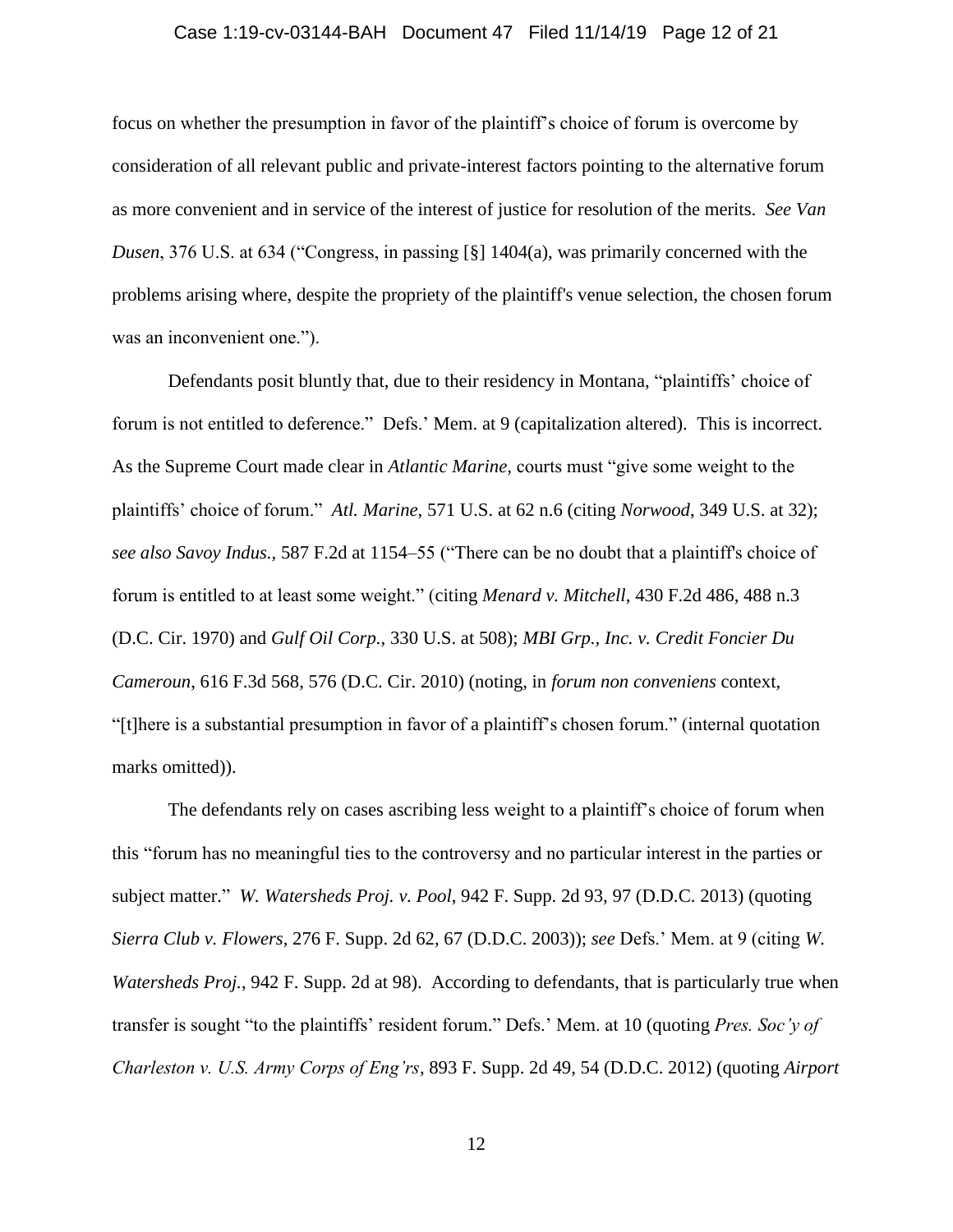*Working Grp. Of Orange Cty., Inc. v. Dep't of Def.*, 226 F. Supp. 2d 227, 230 (D.D.C. 2002))). This proposition is on sounder ground. As the Supreme Court has explained, "a plaintiff's choice of forum is entitled to greater deference when the plaintiff has chosen the home forum" since "[w]hen the home forum has been chosen, it is reasonable to assume that this choice is convenient." *Piper Aircraft*, 454 U.S. at 255–56. By contrast, "[w]hen the plaintiff is foreign ... this assumption is much less reasonable" and "a foreign plaintiff's choice deserves less deference." *Id.* at 256; *see also Pain v. United Techs. Corp.*, 637 F.2d 775, 786 (D.C. Cir. 1980) (finding, in *forum non conveniens* context, that presumption in favor of plaintiffs' choice of forum in wrongful death action arising from helicopter crash off the coast of Norway does not "come[] into play with maximum force" when only one of nineteen plaintiffs was American citizen and none were a resident of chosen forum). Accordingly, the plaintiffs' choice to bring suit in the non-resident forum of Washington, D.C. is afforded "some weight" and consideration of the remaining factors identified by the Supreme Court will be against that backdrop. *Atl. Marine*, 571 U.S. at 62 n.6.

The first three *Atlantic Marine* private-interest factors—access to sources of proof, witnesses, and view of the property at issue—play little role here since the claims asserted arise under the APA and NEPA and, consequently, this case will be decided on an administrative record. *See Pres. Soc'y of Charleston*, 893 F. Supp. 2d at 56 ("[T]he convenience of witnesses and the ease of access to sources of proof, are neutral with respect to transfer" when the case will be decided on the basis of an administrative record.); *see also Sierra Club v. Van Antwerp*, 523 F. Supp. 2d 5, 12 (D.D.C. 2007). More precisely, the plaintiffs' claims hinge on whether the defendants are required to undertake a new environmental impact study and whether they are arbitrarily and capriciously implementing the statutes they are empowered to execute. Compl.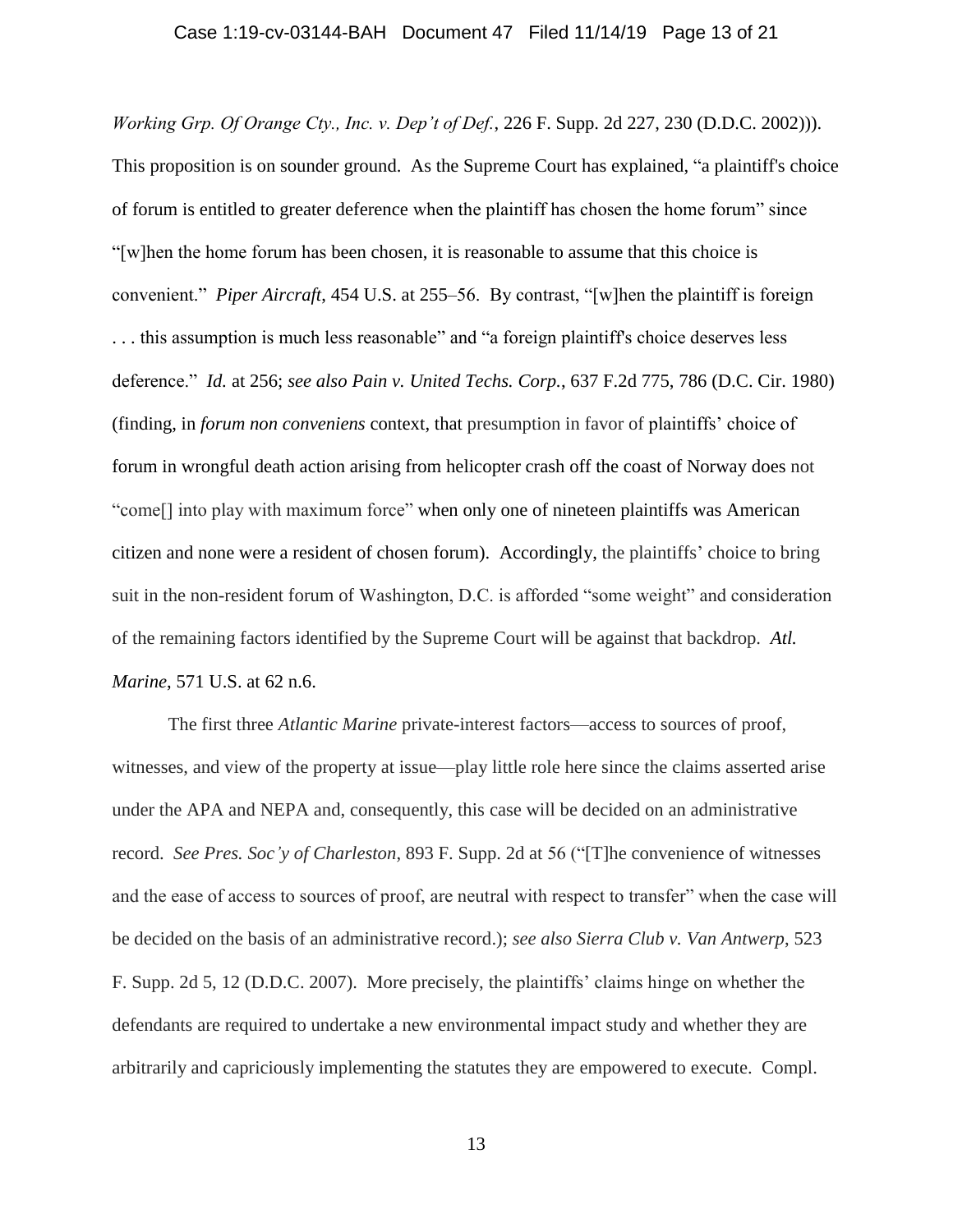## Case 1:19-cv-03144-BAH Document 47 Filed 11/14/19 Page 14 of 21

¶¶ 54–71. Resolution of these claims will not turn on the testimony of witnesses and thus the first three factors are neutral and do not outweigh in any way the presumption favoring the plaintiffs' forum choice.

Considering the final factor, "all other practical problems that make trial of a case easy, expeditious and inexpensive," *Atl. Marine*, 571 U.S. at 62 n.6, plaintiffs point out that their *pro bono* counsel has its offices in Washington, D.C. Pls.' Opp'n at 16. Yet, "the location of counsel carries little, if any, weight in an analysis under § 1404(a)." *State v. U.S. Army Corps of Eng'rs*, 304 F. Supp. 3d 56, 66 (D.D.C. 2018) (quoting *Reiffin v. Microsoft Corp.*, 104 F. Supp. 2d 48, 52 n.7 (D.D.C. 2000)); *Tower Labs., Ltd. v. Lush Cosmetics Ltd.*, 285 F. Supp. 3d 321, 326 (D.D.C. 2018) (same). On the other hand, plaintiffs reside in Montana, and while driving to the local federal courthouse may take several hours, Pls.' Opp'n at 15, the drive likely pales in comparison to the expense and time consumed by traveling from Montana to the District of Columbia. Moreover, several non-parties have expressed interest in this case. Amicus Br. at i. The *amici* tribes, from Montana, Idaho, Washington, and Oregon, *id*., would also likely find travel to a neighboring or nearby state easier than across the country should their attendance at any hearings in this matter be necessary or desired. The defendants have suggested that the State of Montana may also "seek to participate in this litigation in some fashion." Defs.' Mem. at 12 n.2. It has not sought to do so yet, but Montana's intimate involvement with the IBMP means this claim is not farfetched. This factor thus slightly favors transfer.

In sum, the first three *Atlantic Marine* factors are irrelevant to this case while the fourth factor tilts somewhat toward transfer. The slight private benefit to the potential convenience of a potential intervenor, however, is not enough to overcome the weight that must be accorded the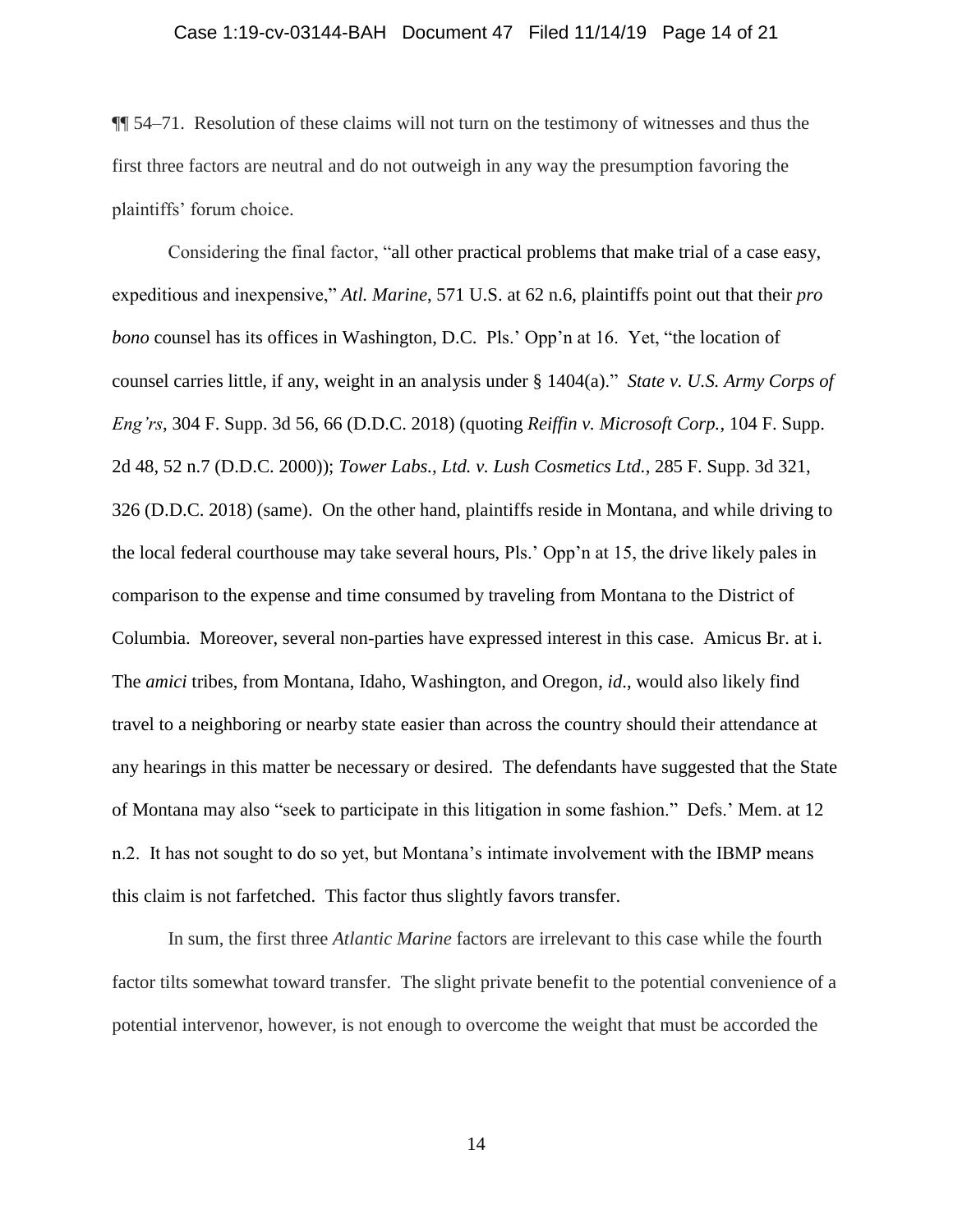## Case 1:19-cv-03144-BAH Document 47 Filed 11/14/19 Page 15 of 21

plaintiffs' choice of forum. The private-interest factors thus weigh against transfer to the District of Montana.

### **B. Analysis of Public-Interest Factors**

Even though the private-interest factors weigh in favor of keeping this case in plaintiffs' chosen forum, consideration of the compelling public-interest factors warrants transfer. Courts look to three factors in evaluating the public interest: (1) "the interest in having the trial of a diversity case in a forum that is at home with the law"; (2) "the administrative difficulties flowing from court congestion"; and (3) "the local interest in having localized controversies decided at home." *Atl. Marine*, 571 U.S. at 62 n.6. These factors align with the public-interest factors generally used in this Court. *See W. Watersheds Proj.*, 306 F. Supp. 3d at 356 (describing the public-interest factors as "(1) the local interest in making local decisions regarding local controversies; (2) the relative congestion of the transferee and transferor courts; and (3) the potential transferee court's familiarity with the governing law" (quoting *United States v. H & R Block, Inc.*, 789 F. Supp. 2d 74, 78 (D.D.C. 2011))).

The first factor "is generally applied in cases that implicate state law, with which federal courts are not equally familiar." *Oceana v. Bureau of Ocean Energy Mgmt*., 962 F. Supp. 2d 70, 78 (D.D.C. 2013). Given that this case has not come to federal court based on the parties' diversity, the typical formulation of this factor is not helpful. Brought under the APA and NEPA, resolution of plaintiffs' claims will involve the interpretation of those and other federal laws with which this Court and the District of Montana are presumed to be equally familiar. Nevertheless, the import of this factor is to consider the comparative familiarity with the pending issues of the alternative jurisdictions. Here, the District of Montana likely has more familiarity with the issues surrounding bison management on federal lands within Montana. Indeed, the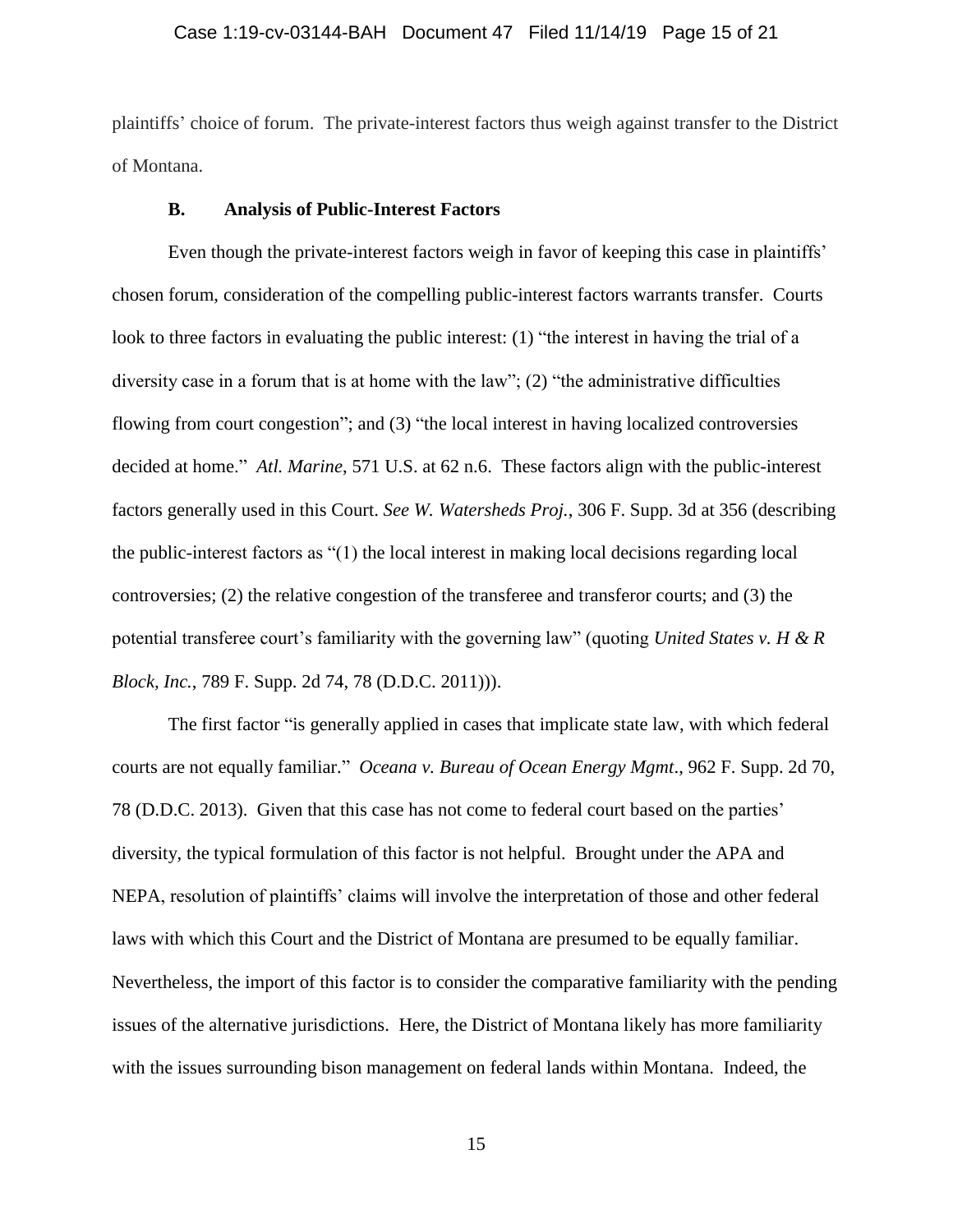## Case 1:19-cv-03144-BAH Document 47 Filed 11/14/19 Page 16 of 21

IBMP was the product of a lawsuit between Montana and various federal agencies in that court. *See* Part I, *supra*. Defendants have also pointed out that the District of Montana recently considered another case addressing bison hunting that raised similar claims of violations of NEPA on the part of NPS and USDA. Defs.' Mem. at 13 (citing Compl., *Cottonwood Envtl. Law Ctr. v. Zinke*, 18-cv-12 (D. Mont. Feb. 20, 2019)). If anything, given the District of Montana's familiarity with the legal arrangements between tribal, state, and federal governments surrounding bison management, the first public-interest factor weighs in favor of transfer. *Foote v. Chu*, 858 F. Supp. 2d 116, 123 (D.D.C. 2012) (describing the first factor as also concerning "the pendency of related actions in [the transferee] forum").

The defendants correctly concede that the second factor regarding comparative congestion of the courts, is "largely neutral." Defs.' Mem. at 14; *see Parsons v. Chesapeake & Ohio Ry. Co.*, 375 U.S. 71, 73 (1963) ("[A] trial judge weighing the interests of justice could legitimately consider the condition of his court's docket an important factor."). The district courts in Montana and the District of Columbia have similar numbers of pending civil cases per active judge. Montana had 664 pending cases when last reported and three active judges, for a rough average of just over 221 cases per judge. Judicial Business 2018, Administrative Office of the U.S. Courts, Table C, U.S. Dist. Courts—Civ. Cases Commenced, Terminated, and Pending During the 12-Month Periods Ending September 30, 2017 and 2018, at 4.<sup>5</sup> This Court had 3,525 pending cases and 15 active judges for a rough average of 235 cases per judge. *Id*. at 1. In addition, the median time between the filing and disposition of a case in this Court is 5.8 months while it is 10.1 months in Montana. Judicial Business 2018, Administrative Office of the U.S. Courts, Table C-5, U.S. Dist. Courts—Median Time Intervals from Filing to Disposition of Civ.

<sup>5</sup> Available at https://www.uscourts.gov/sites/default/files/data\_tables/jb\_c\_0930.2018.pdf.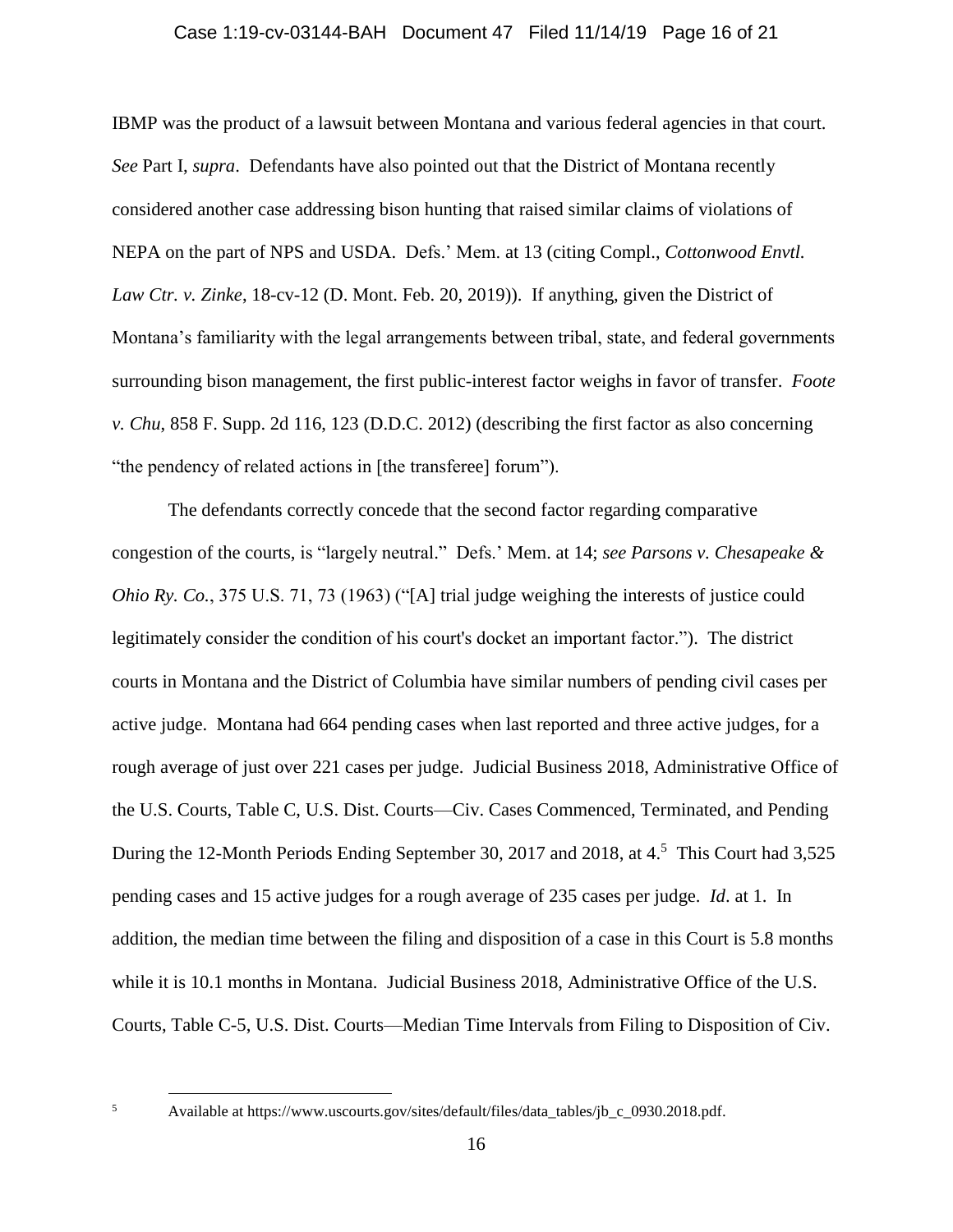## Case 1:19-cv-03144-BAH Document 47 Filed 11/14/19 Page 17 of 21

Cases Terminated, by District and Method of Disposition, During the 12-Month Period Ending September 30, 2018, at 1, 5 6 ; *see also Foote*, 858 F. Supp. 2d at 123 (relying on median time from filing to disposition in analyzing the second factor). These differences are so minimal as to render this factor neutral.

Finally, the third factor regarding the local interest in having localized controversies decided at home so strongly favors transfer to Montana as to render the other factors relatively insignificant. As described *supra*, in Part I, the IBMP is the product of decades of negotiation between Montana, federal agencies, and Native American Tribes that wish to exercise their treaty hunting rights in Montana. The adaptive management procedures adopted under the IBMP call for on-the-ground analysis of the ever-changing bison population and migration patterns and require constant coordination between the eight IBMP Members. The decision whether to grant the plaintiffs a preliminary injunction, moreover, will affect Montana citizens most directly, either by relieving them of the dangers to property and person the hunt allegedly poses by preventing the hunt this winter or by allowing the hunt to go forward as planned. *W. Watersheds Proj.*, 942 F. Supp. 2d at 103 (transferring when "[t]he implications of a decision resolving [the] dispute will be felt most acutely" in the transferee district). These considerations militate strongly in favor of transferring this case to Montana.

The plaintiffs contend that because the bison migrate from Yellowstone, which is within the judicial district of Wyoming, 28 U.S.C. § 131, this case is not local to Montana. Pls.' Opp'n at 18–19. Plaintiffs, however, have centered their allegations not around bison migration within Yellowstone, but around the hunt at Beattie Gulch. Compl. ¶ 72. Specifically, they take aim at the 2019 Winter Plan, which bears the signatures of representatives from the IBMP Members

<sup>6</sup> Available at https://www.uscourts.gov/sites/default/files/data\_tables/jb\_c5\_0930.2018.pdf.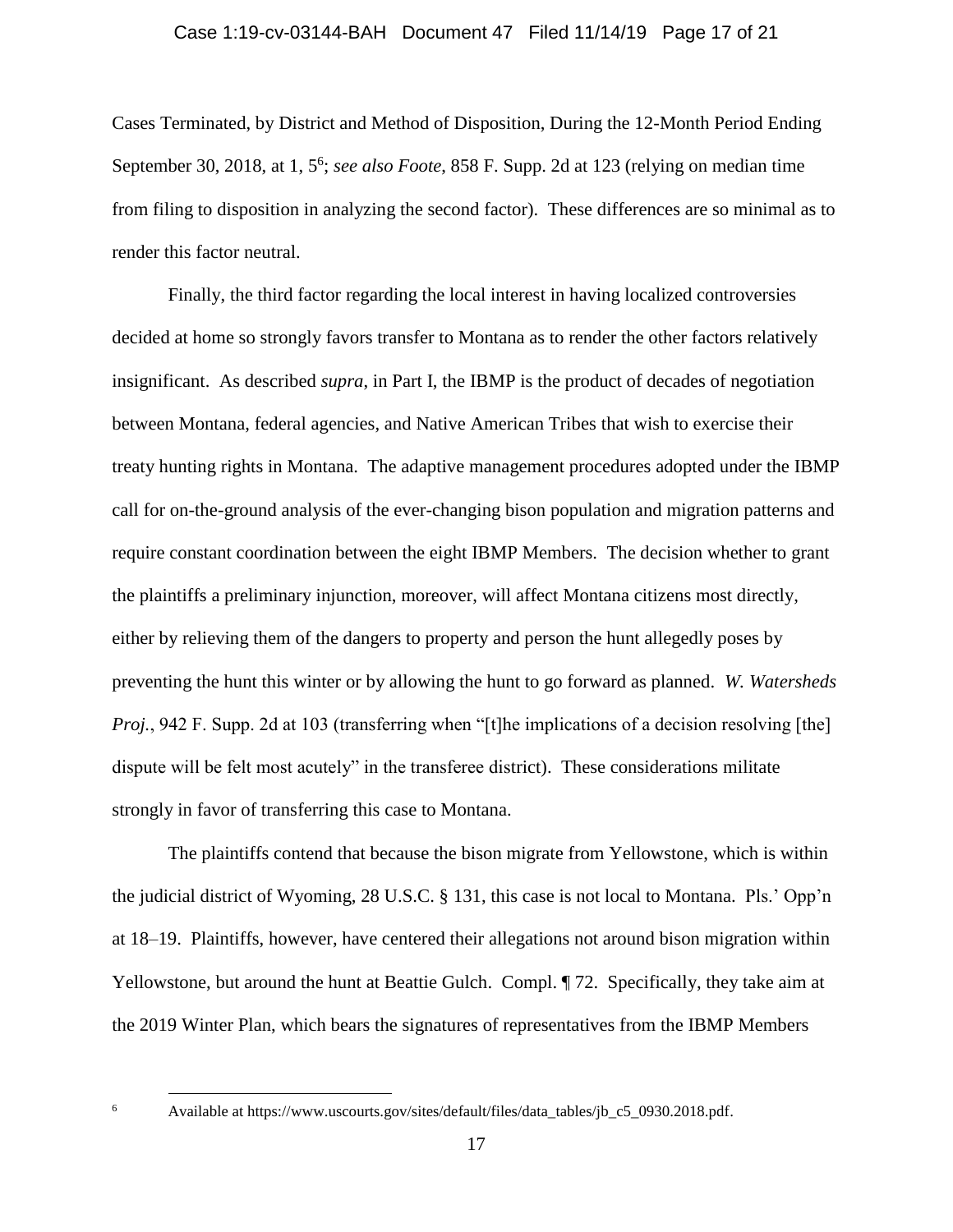# Case 1:19-cv-03144-BAH Document 47 Filed 11/14/19 Page 18 of 21

each of whom lives in or near Montana. 2019 Winter Plan at 1. Moreover, the injuries plaintiffs allege are all local: "The . . . hunt has stopped Ms. Lynn from renting her vacation rental cabins during the winter, lowered her property values, prevented her from using her properties for family visits, and caused her emotional trauma." Compl. ¶ 16. Speaking for Neighbors Against Bison Slaughter, Lynn worried that the hunt "threaten[s] the safety and peace of the neighborhood[,] . . . creates a public safety hazard, risks the lives of the neighbors and their property, and upsets [their] way of life." Compl. ¶ 17. The hunt, in a small corner of Montana, is thus an intensely local affair, even if it is the product of a multi-jurisdictional management plan.

The plaintiffs also argue, relying heavily on another case in this Court involving Yellowstone, that the park's national significance favors venue in Washington, D.C. Pls.' Opp'n at 20–21. In *Greater Yellowstone Coal. v. Kempthorne*, concerning the use of snowmobiles in Yellowstone, this Court retained jurisdiction in part because "conserving the scenery, natural objects and wildlife of that park is a matter of great national importance." No. 07-cv-2111, 2008 WL 1862298 at \*6 (D.D.C. Apr. 24, 2008) (unpublished). Unlike in that case, however, the plaintiffs here do not sue in an attempt to "protect[] and enhance[] . . . the National Park System," undoubtedly an issue of national significance. *Id.* at \*2. The complaint in this case is preoccupied with the danger the hunt poses for "hunters, local property owners, residents, and guests" only at Beattie Gulch. Compl. ¶ 1.

Moreover, the same judge that decided the case on which plaintiffs rely later explained that transfer was not appropriate in *Greater Yellowstone Coal.* because it did not present a situation in which "the only nexus to the District of Columbia [was] the fact that federal agencies involved in the decision-making are located here." *Niagara Preservation, Coal., Inc. v. FERC*,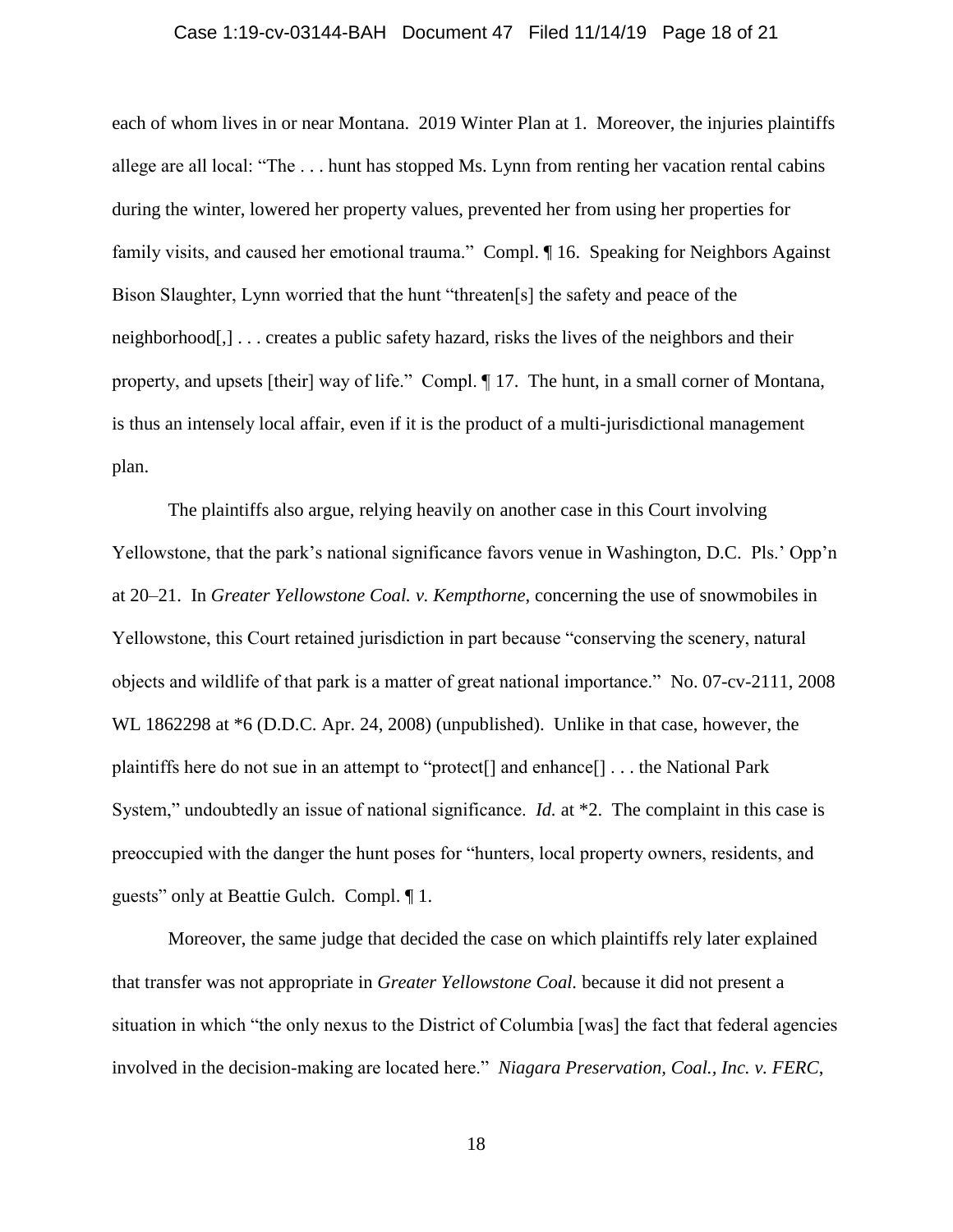# Case 1:19-cv-03144-BAH Document 47 Filed 11/14/19 Page 19 of 21

956 F. Supp. 2d 99, 108 (D.D.C. 2013) (transferring when "many of the decisions regarding the [challenged] Project were made in New York by . . . various state agencies"). The argument for retaining venue in this case is perhaps even less compelling—the only involvement of officials in Washington, D.C. in the design of the 2019 Winter Plan and in bison management operations more generally, is speculative at best. Plaintiffs suggest that former Secretary of the Interior Ryan Zinke, who resigned two weeks before the 2019 Winter Plan was published, was personally involved in the decisionmaking process by pointing to two articles in which the former Yellowstone Superintendent mused that he may have been fired over his and the Secretary's differing views surrounding bison management. Pls.' Opp'n at 22 (citing Edward O'Brien, *Yellowstone Park Chief Blames Bison Politics for His Departure*, Yellowstone Public Radio (Aug. 9, 2018)<sup>7</sup> and Matthew Brown, *Yellowstone Boss Says Trump Administration Forcing Him Out*, Associated Press (June 7, 2018)<sup>8</sup>).

Even were that speculation accurate, those articles do not aid the plaintiffs because they only describe a disagreement between the former secretary and the former superintendent about the number of bison the park could sustain, not about whether hunting should be a part of the IBMP or the details of the 2019 Winter Plan. Those details were worked out between Montana state officials, tribal governments, and federal officials in or near Montana. 2019 Winter Plan at 1. Moreover, the fact that a particular policy may have been overseen by an official in Washington, D.C. "is a factor to be considered," but is not dispositive. *Starnes*, 512 F.2d at 929 (noting that the possibility that litigation surrounding "a national policy issue . . . may involve testimony by the policymakers" is particularly relevant); *see also Shawnee Tribe v. United States*, 298 F. Supp. 2d 21, 25–26 (D.D.C. 2002) ("[M]ere involvement on the part of federal

<sup>7</sup> Available at https://www.mtpr.org/post/yellowstone-park-chief-blames-bison-politics-his-departure.<br>8 Available at https://www.appews.com/24808bac6ff445008da7254d5b200cod

Available at https://www.apnews.com/24808bac6ff445998da7254d5b299ced.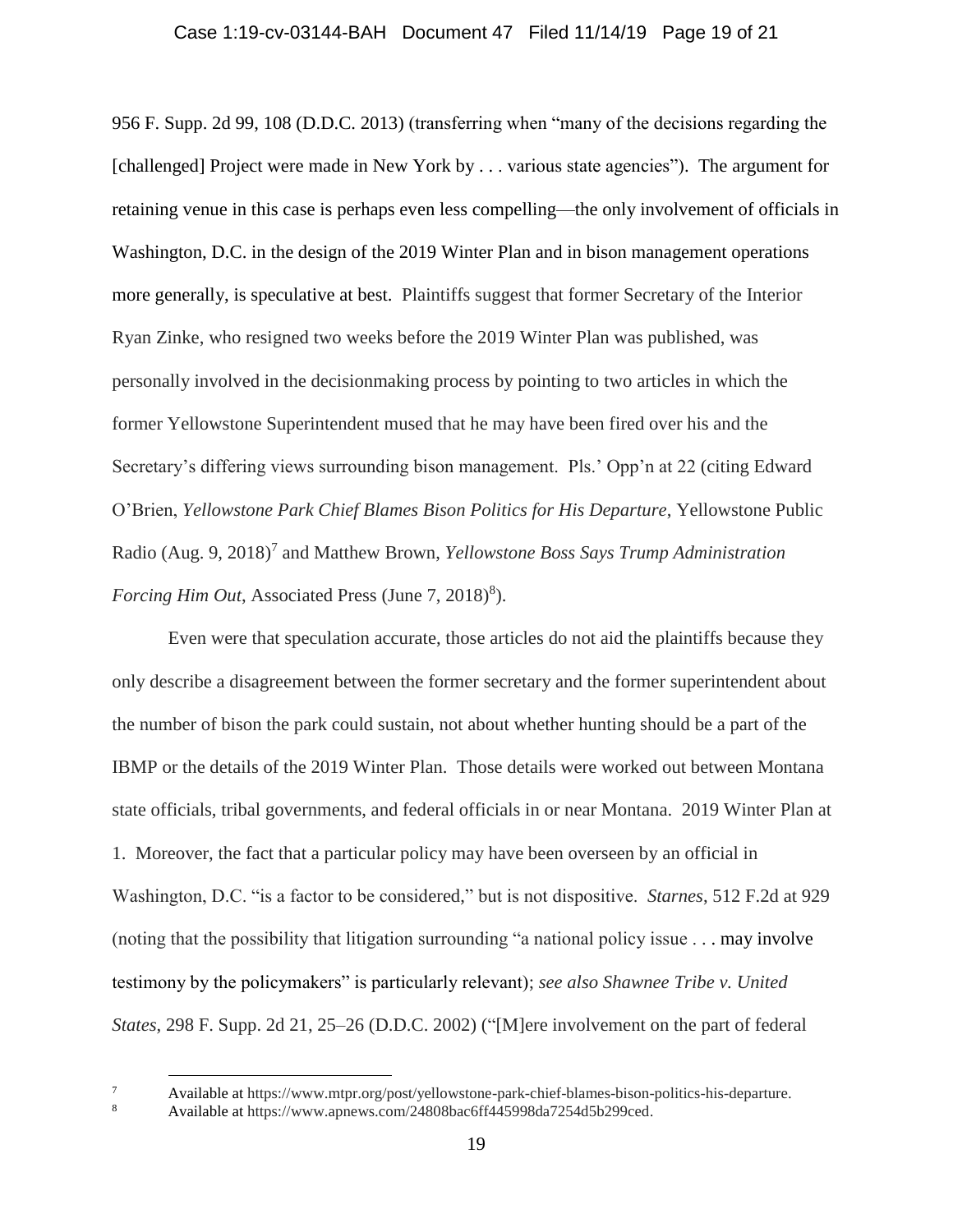### Case 1:19-cv-03144-BAH Document 47 Filed 11/14/19 Page 20 of 21

agencies, or some federal officials who are located in Washington D.C. is not determinative."); *Pac. Mar. Ass'n v. N.L.R.B.*, 905 F. Supp. 2d 55, 62 (D.D.C. 2012) (transferring case to Oregon when, "although the decision at issue in [the] action was made in Washington, D.C., 'any role played by officials in the District of Columbia is overshadowed by the fact that their decisions were based on work done by government employees' in Oregon," (quoting *Airport Working Grp. of Orange Cty., Inc.*, 226 F. Supp. 2d at 230)).

The tribes participating as *amici curiae* are deeply invested in their ability to continue to hunt bison in Beattie Gulch for cultural and subsistence purposes. Amicus Br. at 3. The State of Montana has an interest in regulating bison hunting within its boundaries. The citizens concerned about the hunt's intensity are citizens of Montana. Many of the citizens who will be denied the chance to hunt if plaintiffs succeed are from Montana as well. The plaintiffs' choice to have this important local dispute be resolved hundreds of miles from its center risks undermining the important interests animating the Supreme Court's view that local controversies are best resolved locally. *Gulf Oil Corp.*, 330 U.S. at 509 ("In cases which touch the affairs of many persons, there is reason for holding the trial in their view and reach rather than in remote parts of the country where they can learn of it by report only."). Thus, transferring this case to the District of Montana best serves "the interest of justice." 28 U.S.C. § 1404(a).<sup>9</sup>

The plaintiffs also requested a temporary restraining order ("TRO") and a preliminary injunction under Federal Rule of Civil Procedure 65. FED. R. CIV. P. 65(a) (addressing preliminary injunctions) and (b) (addressing TROs). By its terms, issuance of a TRO requires "specific facts . . . clearly show[ing] that immediate and irreparable injury, loss, or damage will result to the movant before the adverse party can be heard in opposition; and" consequently, "the movant's attorney certifies in writing any efforts made to give notice and the reasons why it should not be required." FED. R. CIV. P.  $65(b)(1)(A)$ –(B). Here, the plaintiffs' actions belie the need for "immediate" action contemplated for issuance of a TRO, by waiting for almost eight months to seek relief after the 2019 Winter Plan had been adopted and several months after their concerns were relayed to federal government authorities. Moreover, the plaintiffs' filings have not made the requisite "clear[] show[ing]" of *immediate* irreparable harm. In their TRO motion, the plaintiffs note that the 2019 Winter Plan "starts the hunting season [on] November 15, 2019" but concede that "hunting will not ultimately start until deep snow forces the bison" into Beattie Gulch. Pls.' Mot. at 2. Indeed, in other filings they admit that "no bison are currently leaving Yellowstone" and "any closure of Beattie Gulch would currently impact no one." Pls.' Opp'n at 3. More to this point, they reveal that "[l]ast winter . . . bison did not exit Yellowstone north to Beattie Gulch until months into 2019." *Id*. Aside